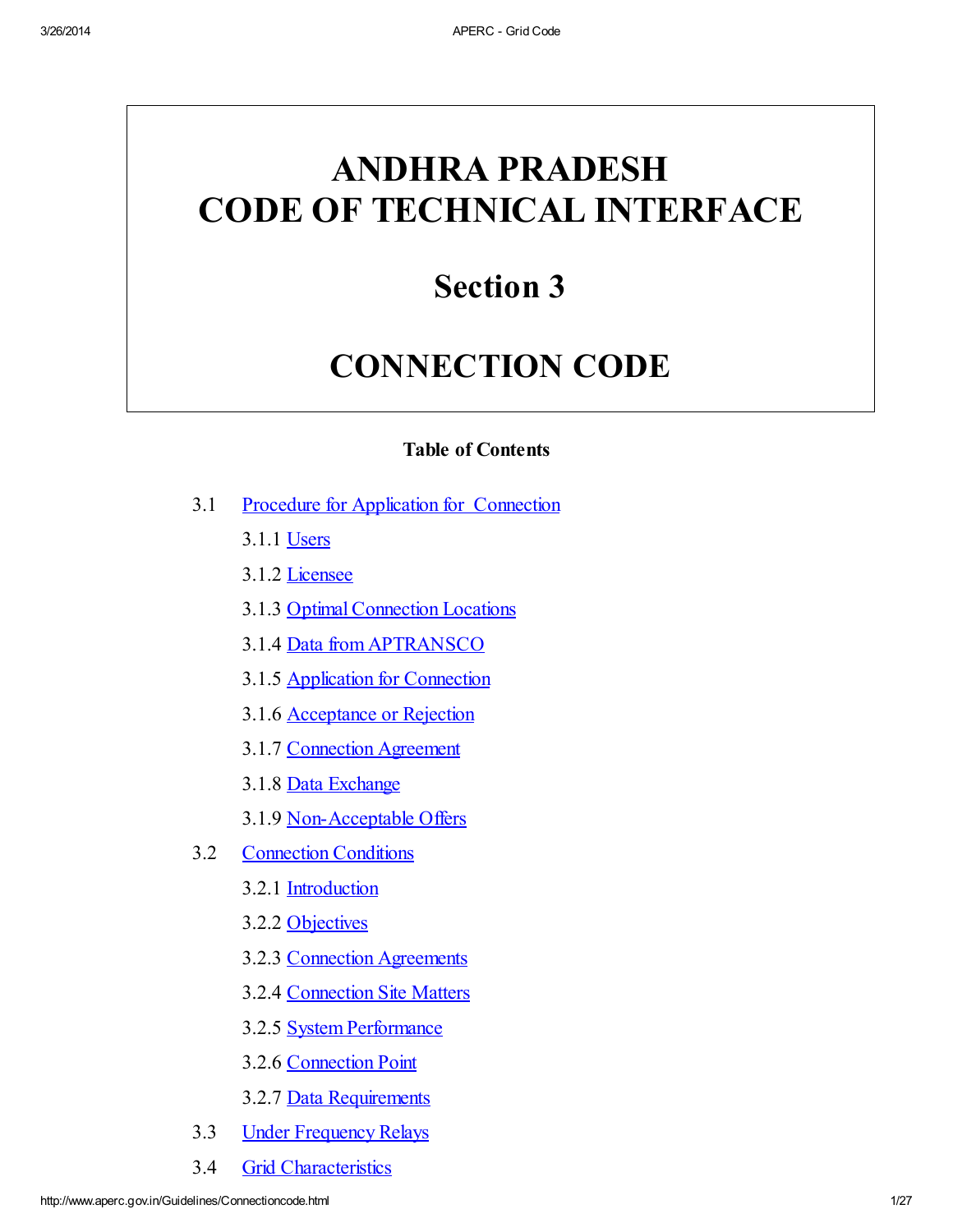- 3.4.1 Introduction
- 3.4.2 Objective
- 3.4.3 Implementation
- 3.4.4 Voltage Criteria
- 3.4.5 Frequency
- 3.4.6 Reliability Criteria
- 3.4.7 Harmonic Distortion
- 3.4.8 Voltage Flicker
- 3.5 Connected Plant Restrictions
	- 3.5.1 General [Principle](#page-13-0)
	- 3.5.2 **[Safety](#page-13-1)**
	- 3.5.3 Insulation
	- 3.5.4 Clearances
	- 3.5.5 [Earthing](#page-13-2)
	- 3.5.6 Safety [Training](#page-14-0)
	- 3.5.7 Motor Starting
	- 3.5.8 Access to [APTRANSCO](#page-14-1)
	- 3.5.9 Unintended and Unscheduled [back-energization](#page-14-2)
	- 3.5.10 Harmonics )Harmonic Current Generated by

Consumers)

- 3.5.11 Voltage Flicker Generated by Users
- 3.5.12 Power Factor
- 3.6 Operational Numbering and [Nomenclature](#page-17-0) Standards
	- 3.6.1 Introduction

3.6.2 Objective

3.6.3 Procedure for Number and nomenclature of plant and apparatus at connection sites

- 3.7 Protection Requirements & [Co-ordination](#page-18-0)
	- 3.7.1 General [Principles](#page-18-1)
	- 3.7.2 Fault [Clearance](#page-19-0) Times
	- 3.7.3 Protection Requirements
- 3.8 [Earthing](#page-24-0)
- 3.9 Design [Parameters](#page-24-1) of New Generating Units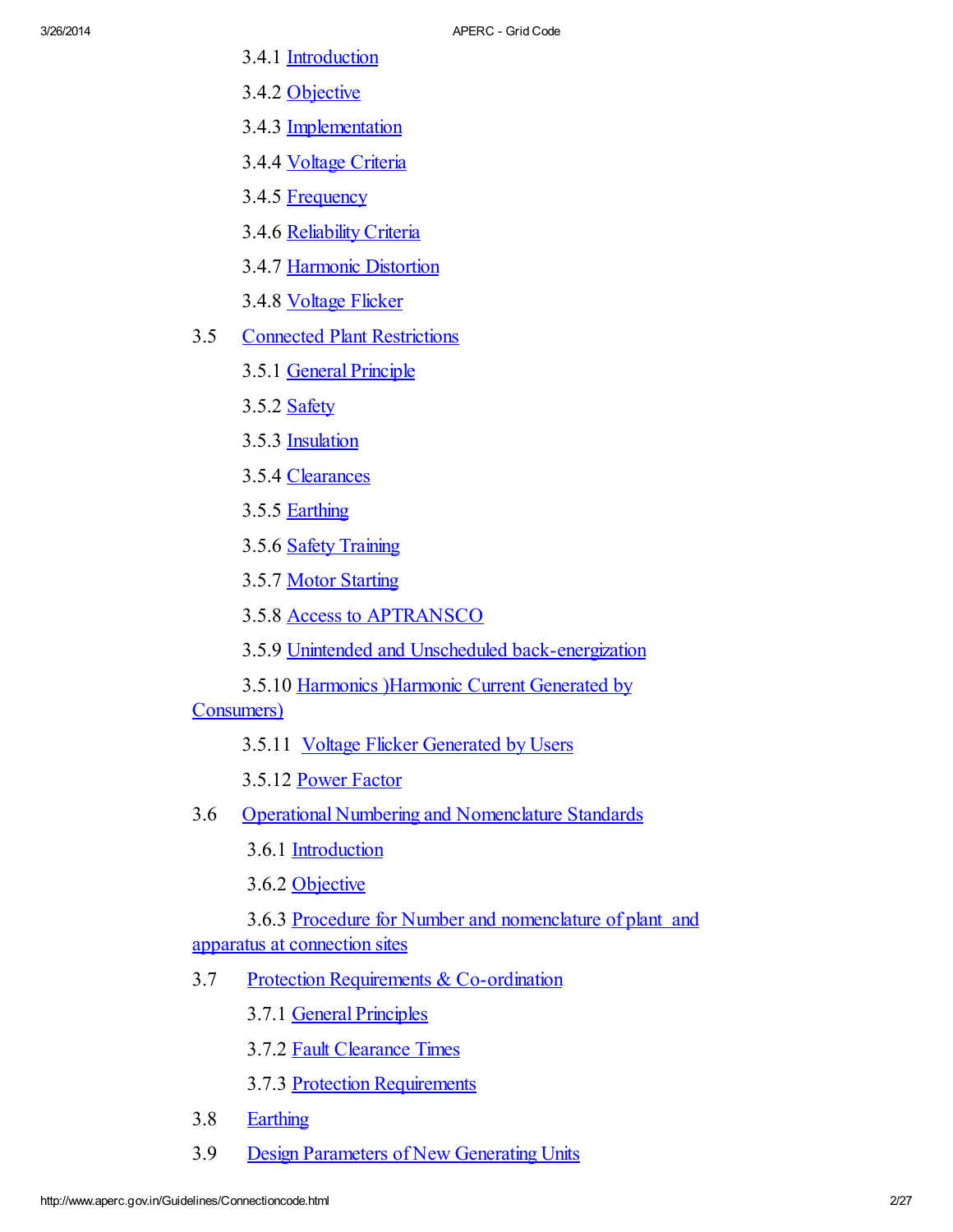3.10 [Operational](#page-25-0) Metering

Appendix-A General Format of Site [Responsibility](file:///C:/Inetpub/wwwroot/ercap_19Oct05/licencing/ccappendixA.doc) Schedule

Appendix-B [Specifications](file:///C:/Inetpub/wwwroot/ercap_19Oct05/licencing/ccappendixB.doc) of Under Frequency Relays

# CONNECTION CODE

## **3.1 Procedure For Application For Connection**

#### *3.1.1 Users*

Any User seeking to establish new or modified arrangements for Connection to and/or use of the Transmission System shall follow the procedures laid out in this Code.

# *3.1.2 Licensee*

The Licensee (APTRANSCO) shall follow the procedures and time limits specified in this Code in processing the application, making or modifying an offer and rejecting an offer.

# *3.1.3 Optimal Connection Locations*

APTRANSCO shall publish annually before 31<sup>st</sup> March, a list of points which are technically optimal connection locations where generators and suppliers can connect their systems to APTRANSCO system.

# *3.1.4 Data from APTRANSCO*

Any prospective user or existing user wishing capacity enhancement may after studying the Long Term Plan and the Statement of Opportunity published by APTRANSCO may request APTRANSCO for more information. APTRANSCO shall furnish the data equired within 15 days of requisition. APTRANSCO may refuse to furnish the data if it considers the data is confidential and is not required for the business of the prospective user. APTRANSCO may charge reasonable cost for supplying the data.

#### *3.1.5 Application for Connection*

Any User seeking use of the Transmission system may submit an Application for connection to APTRANSCO in Format developed by APTRANSCO.

#### *3.1.6 Acceptance or Rejection*

APTRANSCO shall either accept or reject the application within 30 days from the date of Application. If rejected, APTRANSCO shall communicate the reasons. If APTRANSCO requires additional data from the Applicant the last date for acceptance or rejection may be extended by another month from the date of submission of the additional information. The additional data shall be furnished to APTRANSCO within 15 days from the date requisitioned. If the additional information is not received by APTRANSCO within 15 days, it can either reject the Application or extend the date.

# *3.1.7 Connection Agreement*

http://www.aperc.gov.in/Guidelines/Connectioncode.html 3/27 If the Application is accepted then APTRANSCO and the user shall proceed to finalise a Connection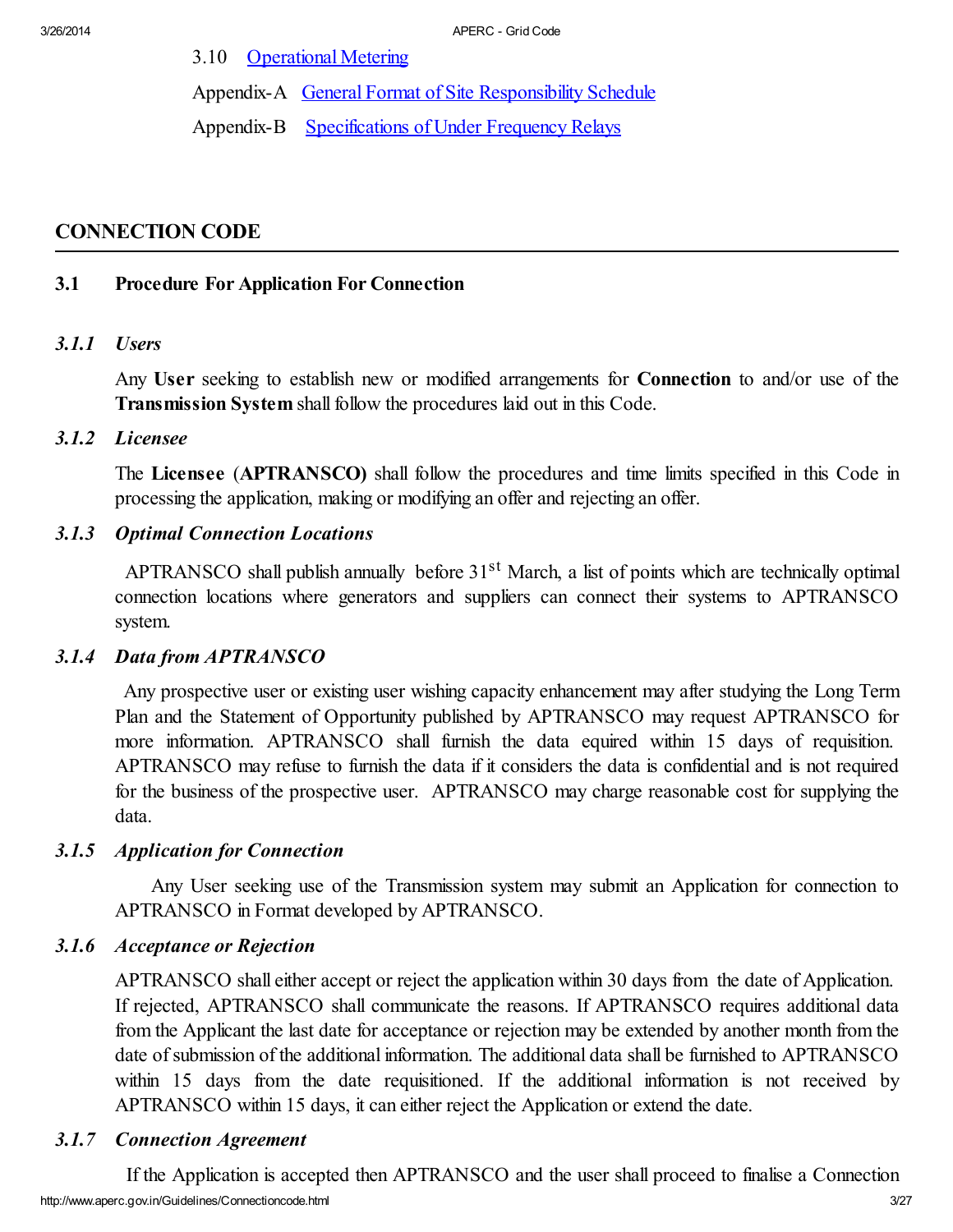Agreement as per para 3.2.3.

## *3.1.8 Data Exchange*

The data exchange between APTRANSCO and users shall be in accordance with the provisions of the Planning code.

#### *3.1.9 Non-Acceptable Of ers*

In the event of the offer becoming invalid or not being accepted by any User within the validity period, no further action shall be taken by the APTRANSCO on the Connection applications.

### **3.2 Connection Conditions**

## *3.2.1 Introduction*

Connection Conditions specify the technical, design and operational criteria which must be complied with by any User connected to the Transmission System.

# *3.2.2 Objectives*

The objective of this Section is to ensure the following:

- (i) All Users or prospective Users are treated equitably.
- (ii) Any new Connection shall not impose any adverse effects on existing Users, nor shall a new Connection suffer adversely due to existing Users.
- (iii) By specifying minimum design and operational criteria, to assist Users in their requirement to comply with License obligations and hence ensure that a system of acceptable quality is maintained.
- (iv) The ownership and responsibility for all items of equipment is clearly specified in a schedule (Site Responsibility Schedule) for every site where a Connection is made.

#### *3.2.3 Connection Agreements*

<span id="page-3-0"></span>A Connection Agreement shall be drawn up specifying the general conditions for connection and any specific conditions, both technical and financial, applicable to that connection.

If the design parameters based on which the original offer was made, have changed, **APTRANSCO** shall make a revised offer to the User including revised terms and extended time limit for submission of data. This revised offer shall form the basis of any Connection Agreement.

# *3.2.4 Connection Site Matters*

# *3.2.4.1 Site Responsibility Schedule*

For every Connection to the Transmission System for which a Connection Agreement is required, a schedule of equipment shall be prepared by **APTRANSCO** with information supplied by the respective Users. This shall include:

- Schedule of HV Apparatus
- Schedule of Plant, LV/MV Apparatus, services and supplies
- · Schedule of telecommunications and measurements Apparatus
- The safety rules which apply to each Plant/Apparatus

A Site responsibility Schedule, shall state the following for each item of equipment installed at the Connection Site:

(i) The ownership of equipment.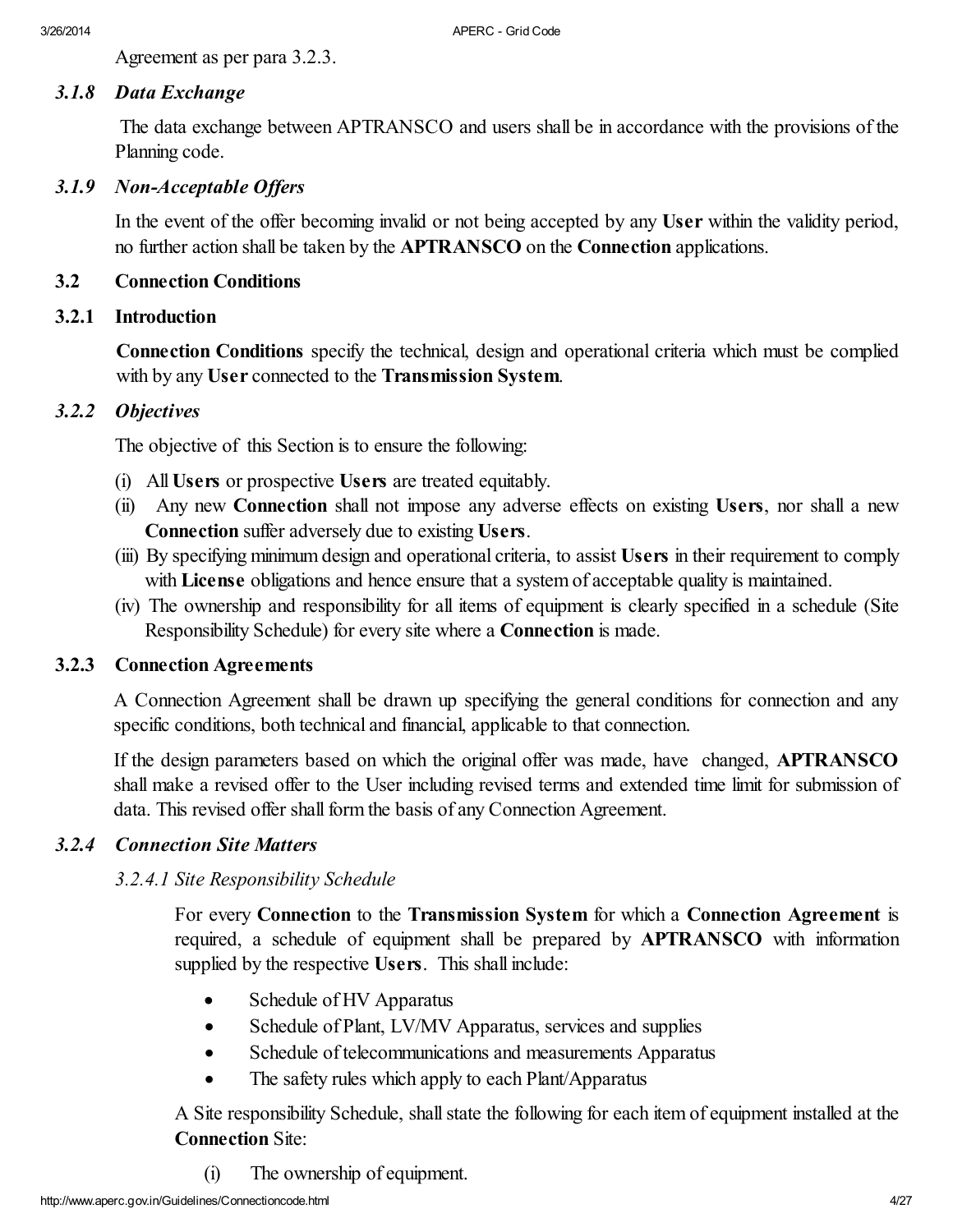- (ii) The responsibility for control of equipment.
- (iii) The responsibility for maintenance of equipment.
- (iv) The responsibility for operation of equipment.
- (v) The manager of the site.
- (vi) The responsibility for all matters relating to safety of persons at site.

(vii)The responsibility for all matters relating to safety of equipment at site.

All H.V. Apparatus on any connection site shall be shown on one diagram which shall include details of the following.

- 1. Bus bars
- 2. Circuit Breakers
- 3. Isolators
- 4. Bypass facilities
- 5. Earthing switches
- 6. Maintenance of Earths
- 7. Overhead line entries
- 8. Overhead line tappings
- 9. Cable and Cable Sealing ends
- 10. Generating Unit
- 11. Generating Unit Transformers
- 12. Generation unit auxiliary transformers including lower voltage circuit breakers
- 13. Station Service Transformers including lower voltage circuit breakers
- 14. Capacitors including synchronous compensators
- 15. Series and shunt reactors.
- 16. Grid Transformers (Inter Connecting transformers)
- 17. Tertiary windings
- 18. Earthing and Auxiliary Transformers
- 19.  $3\phi$  Voltage transformers
- 20.  $1\phi$  Voltage transformers with phase identity
- 21. Surge Arresters
- 22. Neutral earthing arrangements on HV plant
- 23. Current transformers

The User owning the Connection site shall provide reasonable access and other required facilities to another User whose equipment is installed at the Connection site for installation, operation and maintenance, etc.

Each Connection point shall be precisely shown.

An illustrative Site Responsibility Schedule is provided in the Appendix to this Section.

# *3.2.4.2 Site Common Drawings*

Site Common Drawings shall be prepared by the owner Company (APTRANSCO or Users) using the information furnished by the other Company (User or APTRANSCO) containing the following information:

- (i) Connection Site Equipment layout
- (ii) Electrical Layout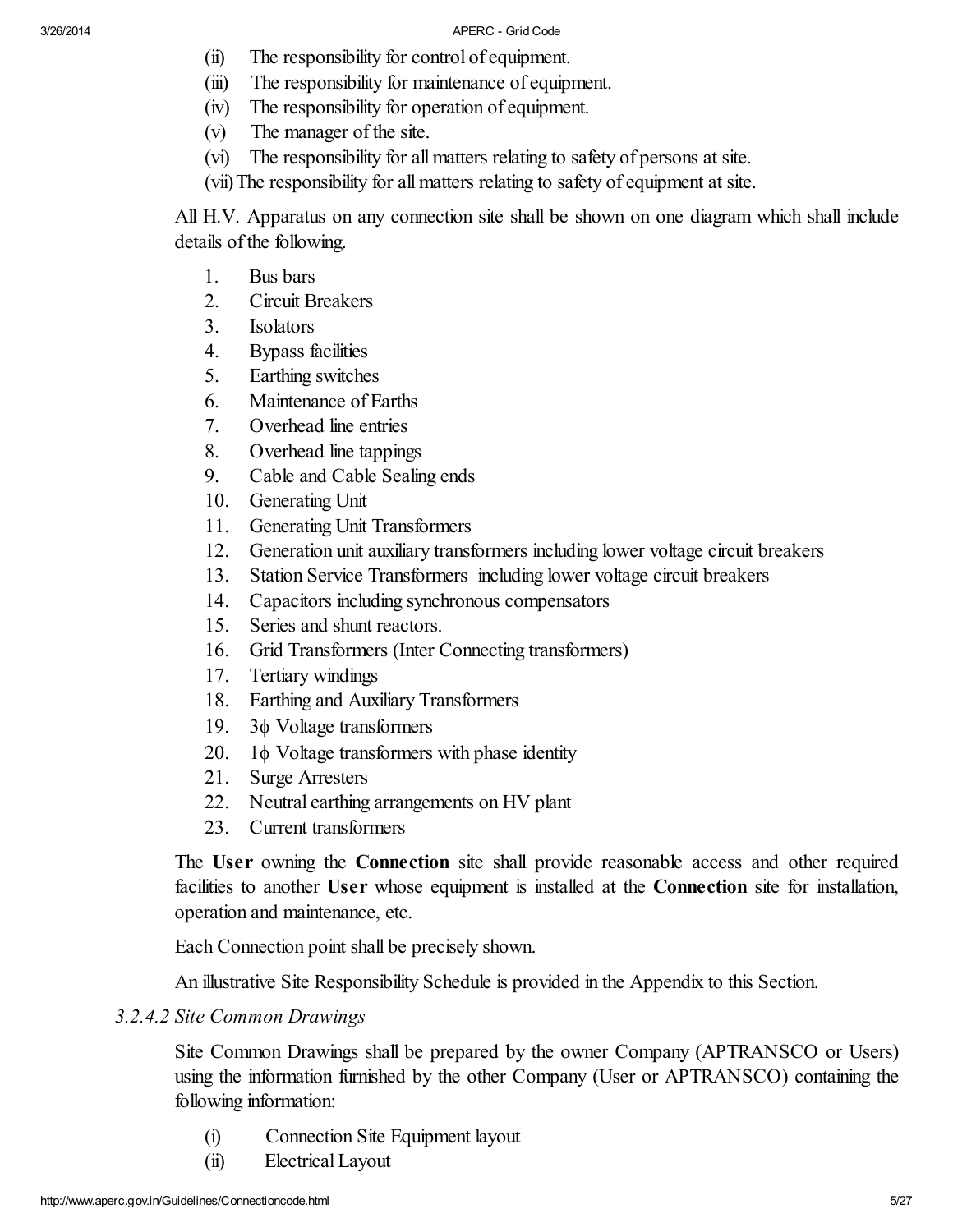- (iii) Common Protection and Controls
- (iv) Common Services.

SCDs are updated by the request and initiation of either company but the responsibility of updating at every change lies with the site owner.

*3.2.4.3 Maintenance at Connection Site*

The User's equipment at the APTRANSCO's site shall be maintained promptly and properly by the User and vice versa so that the equipment and personnel of the site owner are not jeopardised by the neglect of the other Company.

# *3.2.4.4 Site Operational Procedures*

APTRANSCO and User must make available staff to take necessary safety procautions and carryout operational duties at the Site. The written operating and safely instructions must be available at the site.

# *3.2.5 System Performance*

- (a) All equipment connected to the Transmission System shall be ofsuch design and construction as to satisfy the requirements of the relevant Indian Standard Specification. Where no BIS exists, the appropriate IEC Standard or equivalent International Standard will apply.
- (b) Installation of all electrical equipment shall comply with IE Rules
- (c) For every new **Connection** sought, the **APTRANSCO** shall specify the **Connection Point** and the voltage to be used, along with the metering and protection requirements as specified in the Metering and Protection Sections.
- (d) The Transmission System frequency shall be in accordance with the Grid Characteristics Section. The User shall however be subject to the grid discipline prescribed by SLDC/ SRLDC as per guidelines mutually agreed with SREB/ SRLDC.
- (e) Voltage variation on the Transmission System shall be in accordance with the Grid Characteristics Section.
- (f) Insulation co-ordination of the Users' equipment shall conform to applicable Indian Standards/Codes. Rupturing capacity of switchgear shall not be less than that specified by **APTRANSCO.**
- (g) Protection and Metering schemes shall be as detailed in the Protection Section of the Code.

For existing Power Stations, the equipment for data transmission and communications shall be owned and maintained by the **APTRANSCO**, unless alternative arrangements are mutually agreed.

For new Power Stations the equipment for data transmission and communications shall be owned and maintained by the respective Generator.

- (h) The new Generating units to be connected to the Grid shall be capable of increasing the output by 5% instantaneously upto 105% MCR for a minimum of 5 minutes.
- (i) The new Generating units shall have AVR and turbine speed governor with overall droop of 3 to  $6\%$ .

# *3.2.6 Connection Point*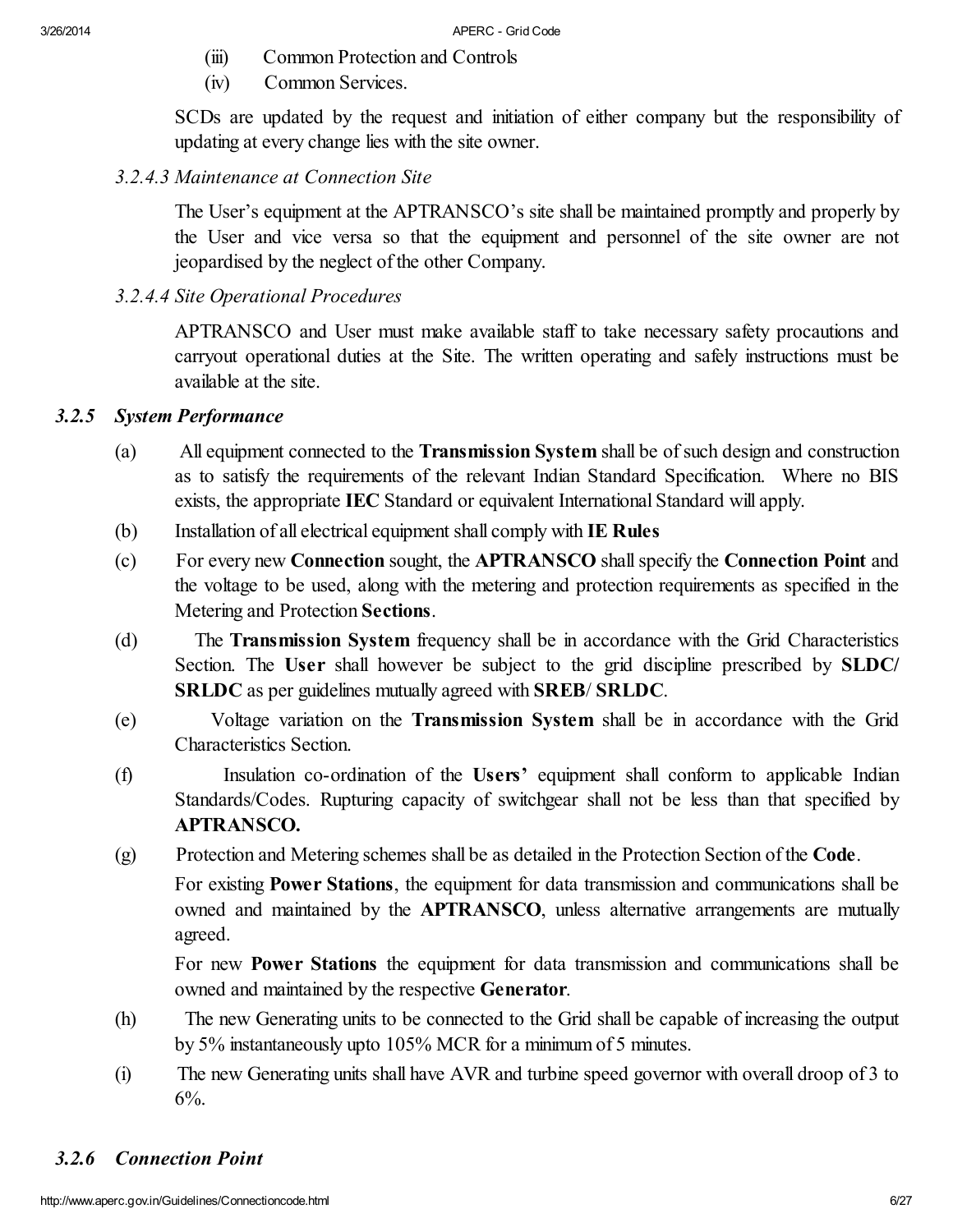*3.2.6.1 Generator*

Voltage may be 400/220/132 kV or as agreed with the **APTRANSCO**.

Unless specifically agreed with the **APTRANSCO**:

The Connection Point shall be the first takeoff tower from the Power Station switchyard which is the boundary between GENCO and APTRANSCO

The Tariff Metering Point shall be between the synchronising breaker and the EHT bus on the HV side of the Generator Transformer, or each feeder, i.e., between the feeder breaker and the line isolator of the feeder.

All equipment, including metering, protection and communication up to the GENCO-TRANSCO boundary shall be maintained by the Generator, and all equipment beyond the Boundary (towards the line) shall be maintained by **APTRANSCO**.

# *3.2.6.2 Distribution Company*

Voltage may be 33/11 kV or as agreed with the **APTRANSCO**. All 33 kV lines and below shall be under the jurisdiction of the DISCOMs. All lines and network above 33 kV shall be under the jurisdiction of APTRANSCO.

- The Connection Point shall be the first take off pole of the 33 or 11 kV feeder which is the boundary between APTRANCO and DISCOMs*.* Alternatively the outgoing terminals of the Line Isolator of the 33 kV or 11 kV Feeder.
- · The Tariff Metering Point shall be between the LV Breaker of the Power Transformer and the LV bus isolator.

All equipment, including metering, protection and communication on the transformer side of the Boundary shall be maintained by **APTRANSCO**, and all equipment beyond the Boundary shall be maintained by DISCOMs.

All HT services including EHT services such as 132 kV and 220 kV shall be with DISCOMs as per geographical jurisdiction.

# *3.2.6.3 CPPs & Bulk Power Consumers*

Voltage may be 220/132/33 kV or as agreed with the **APTRANSCO**.

Sub-stations are owned by CPPs and Bulk Power Consumers. The Connection Point shall be the feeder gantry in their premises.

# *3.2.7 Data Requirements*

Users shall provide the **APTRANSCO** with data for purposes of this Section as specified in the Annexures to Planning Code and as requisitioned by APTRANSCO.

# 3.3 Under Frequency Relays

The DISCOMs shall install low frequency relays at various locations to shed load when frequency falls. APTRANSCO and DISCOMs shall enter into Agreements regarding the amount of load in MW to be shed at different values of low frequency. The location at which loads are to be disconnected shall be decided by the DISCOM. The specifications of the low frequency relays are given in Appendix B. The LT AC power supply to the Low Frequency Relays shall be derived from the primary supply i.e, Station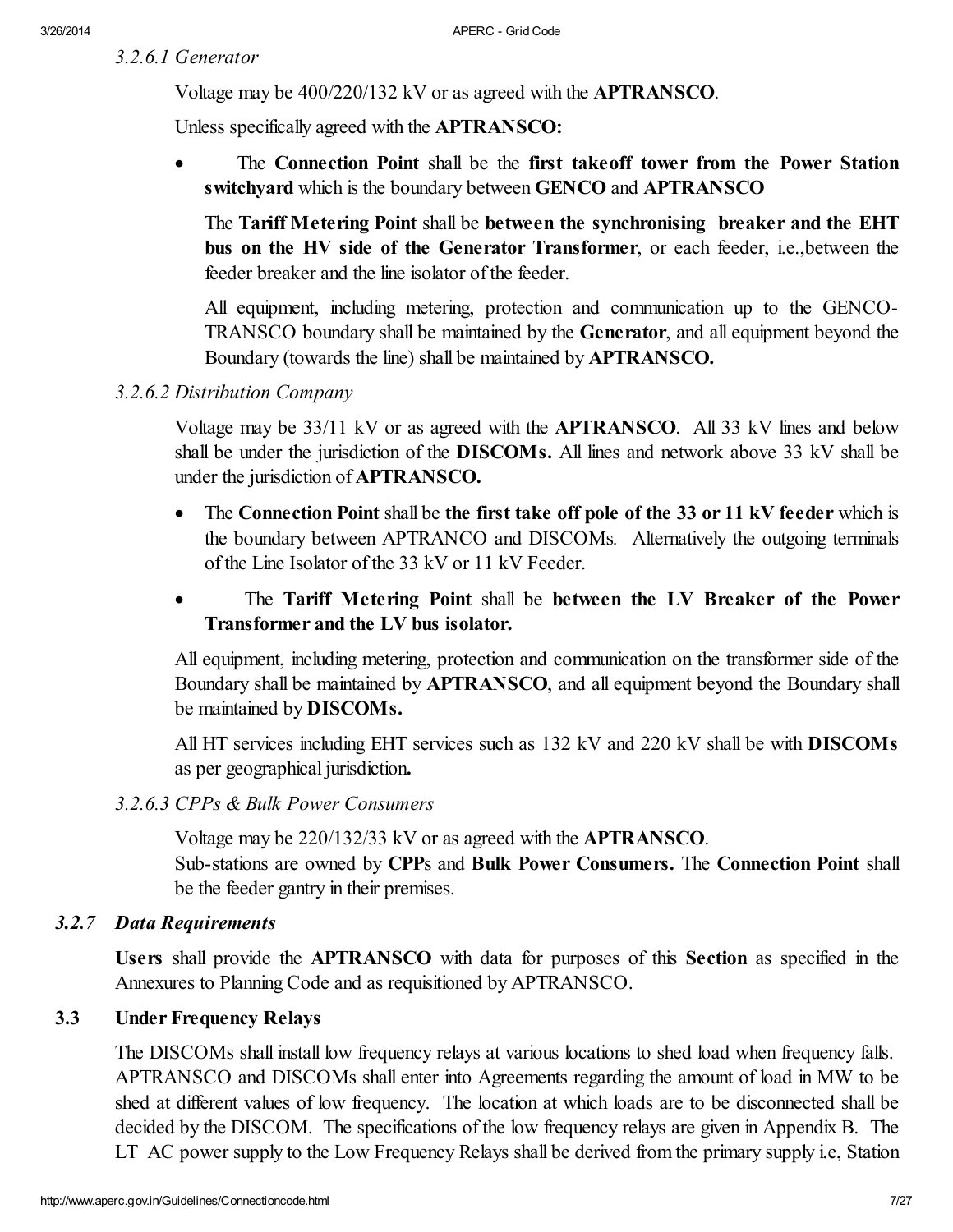Auxiliary Transformer but not from the external public distribution system.

# **3.4 Grid Characteristics**

## *3.4.1 Introduction*

This section specifies the electrical parameters of performance of the GRID which affect the performance of connected Users and other transmission systems interconnected with the AP Transmission Grid.

# *3.4.2 Objective*

- (i) To ensure that the GRID performance meets a minimum standard which is essential for the Users' system and equipment to function properly.
- (ii) To enable Users to design their systems and equipment to suit the electrical environment that they operate in.
- (iii) To enhance the quality standards of the AP Electrical System towards standards stipulated in or established under the authority of National and State Acts and Rules in the short term and gradually moving towards internationalstandards in the long term.

# *3.4.3 Implementation*

The GRID performance standards established herein shall be implemented in a manner so as to ensure that no entities are forced to achieve goals beyond the capability and limitations of the current system in the immediate future while continuing to strive for the higher standards by improving their system in the long term.

To this end, the CTI shall be implemented in three Stages:

#### *Preliminary Stage:*

The time period immediately following approval of the first version of the CTI by APERC. Existing conditions to prevail. However all entities shall endeavour to minimise the duration of the Preliminary Stage.

#### *Transition Stage:*

An agreed time period during which improvements are made to the system with the injection of investment capital.

#### *Final Stage:*

An agreed time period when substantial improvements have been carried out and the system is considered to be in satisfactory condition with the needed capital investment.

Standards for different Stages will be different.

The length of the Preliminary Stage and Transition Stage shall be determined by the Regulator who will inform all parties concerned of impending change to the next stage at least six months in advance.

# *3.4.4 Voltage Criteria*

The voltage criteria detailed below are the target values to be achieved under the leadership of **APTRANSCO**, in coordination with SRLDC and with the cooperation of the Power Sector Utilities in Andhra Pradesh State.

*3.4.4.1 Voltage Variations (CEA Standards)*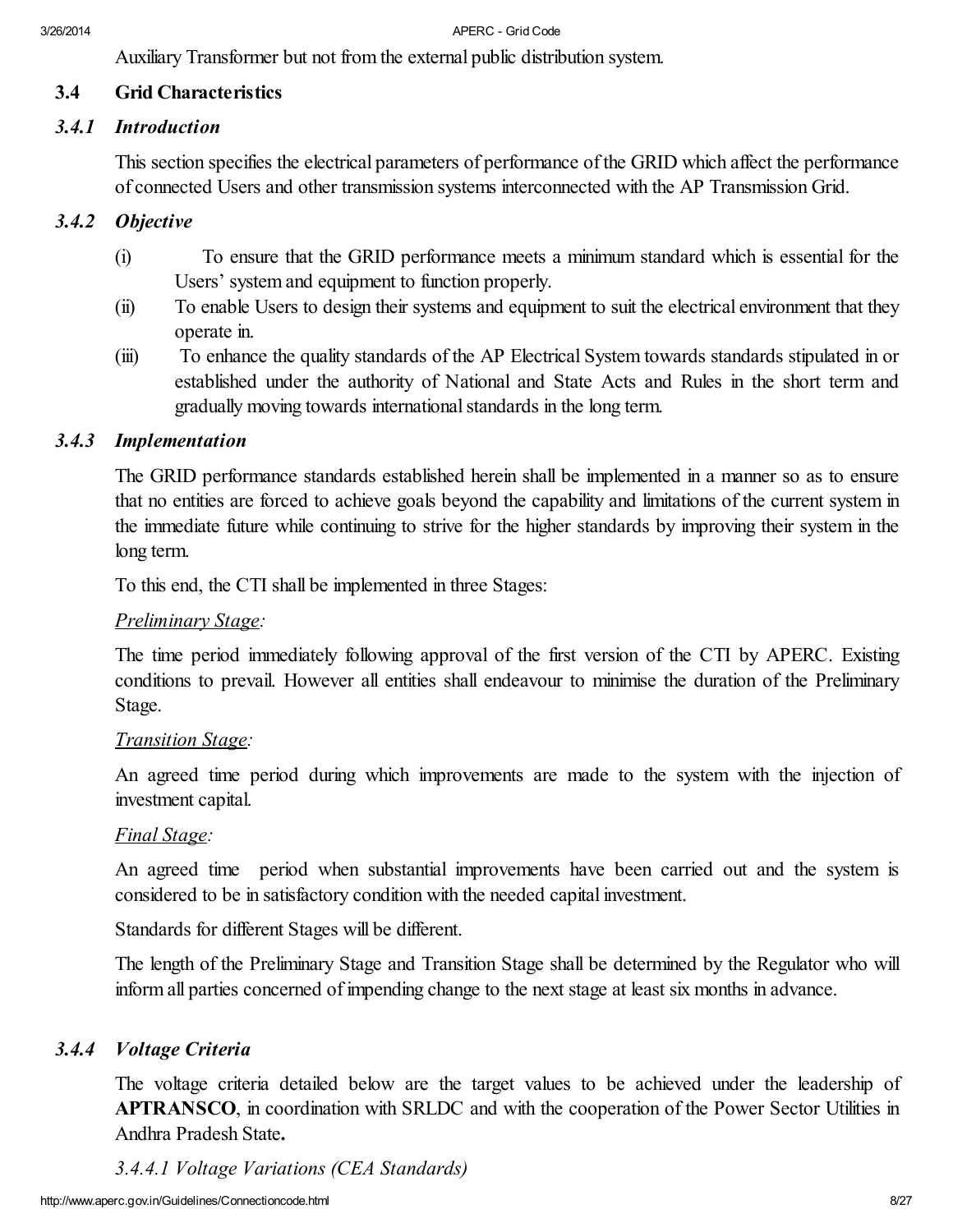| System Voltage | Maximum<br>(RMS) | Minimum<br>(RMS) |
|----------------|------------------|------------------|
| 400 kV         | $420 \text{ kV}$ | 360 kV           |
| 220 kV         | 245 kV           | 200 kV           |
| $132$ kV       | 145 kV           | 120 kV           |

# *3.4.4.2 Voltage Unbalance*

The phase voltages of a 3-phase supply should be of equal magnitude and  $120^{\circ}$  apart in phase angle. Deviations will result in decreased efficiency, negative torque, vibrations and overheating. Severe unbalance could lead to malfunctioning of some equipment. Voltage unbalance is defined as:

Voltage Unbalance  $=$  Deviation between highest and lowest phases Average voltage of three phases

Limits for voltage unbalance are:

220kV and above: 2%

Below 220 kV: 3%

Balancing loads on individual phases will help greatly in avoiding unbalanced voltages

## *3.4.5 Frequency*

Frequency of the transmission system should be maintained within an acceptable range to ensure proper operation of the system. Insofar as possible, APTRANSCO shall fulfil its parrtial responsibility to enable SRLDC to keep the frequency within acceptable ranges and avoid the periods where the frequency values given under "Extreme Conditions" prevail.

# TABLE

#### Frequency Limits

| <b>SREB Standards: "targets" to be achieved:</b> |           |  |
|--------------------------------------------------|-----------|--|
| Upper limit:                                     | 50.5 Hz   |  |
| Lower limit                                      | 49.5 Hz   |  |
|                                                  |           |  |
| <b>Statutory Limits: acceptable</b>              |           |  |
| Upper limit:                                     | 51.5 Hz   |  |
| Lower limit:                                     | 48.5 Hz   |  |
|                                                  |           |  |
| <b>Extreme Conditions:</b>                       |           |  |
| Upper limit:                                     | 52.5 Hz   |  |
| Lower limit                                      | $47.5$ Hz |  |

3.4.5.1 All new generating units shall be capable of operation in 47.5 to 51.0 Hz frequency range for short duration without damage or reduction of life.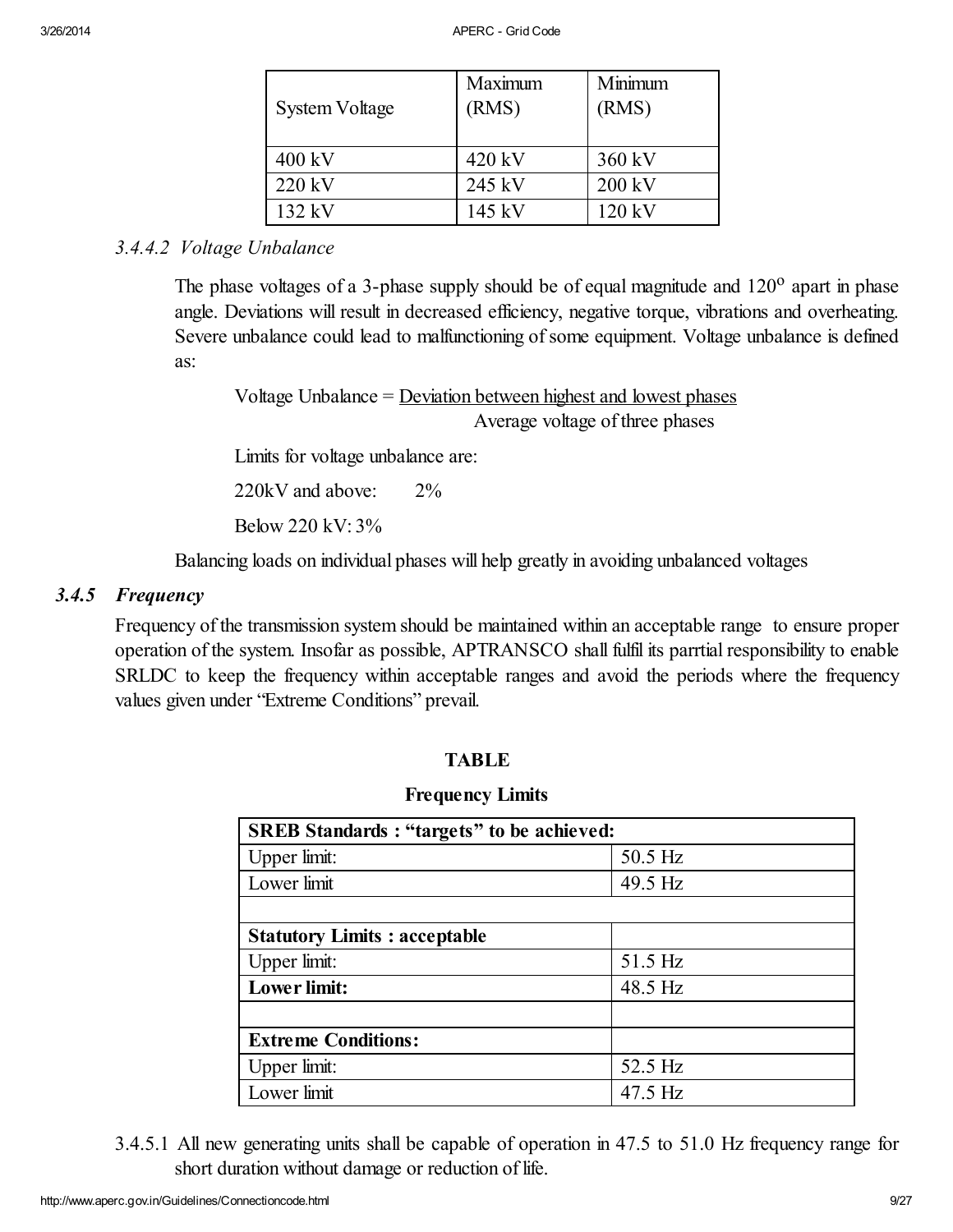# *3.4.6 Reliability Criteria*

System reliability of the GRID includes three aspects:

- system adequacy
- system security.
- service reliability

### *3.4.6.1 Generation Adequacy*

Adequacy is the ability of the electric system to supply the aggregate electrical demand and energy requirements of their customers at all times, taking into account scheduled and reasonably expected unscheduled outages of system elements.

Adequacy of the generating system is usually measured in terms of loss of load probability (LOLP) which is the probability of system capacity not being able to meet system load. LOLP can also be expressed as loss of load expectation (LOLE) in days per year. This measure does not consider the amount or duration of the capacity shortfall.

#### System Adequacy Limits:

| <b>Preliminary Stage:</b> | 20%                  |
|---------------------------|----------------------|
| <b>Transition Stage:</b>  | 8%                   |
| Final Stage:              | $1\%$ (87.6 hr/year) |

#### *3.4.6.2 Security*

Security is the ability of the electric system to withstand sudden disturbances such as electric short circuits or unanticipated loss of system elements.

The bulk electric system shall be designed for a security level of n-1, i.e. to withstand a single contingency with little negative effect. This means the most severe fault or the tripping of a critical generator, transformer or line should not result in

- a) instability of the system
- b) overloading lines and/or transformers for more than 15 minutes
- c) voltage drop of more than 10 % when the system import is increased by 20%
- d) load shedding

#### System Security Limits:

Security level of "n-1" (single contingency) PLUS spinning reserve margin of: Preliminary Stage: no mandatory requirement Transition Stage: 0.5 % of system peak load Final Stage: 1 % of system peak load

#### *3.4.6.3 Service Reliability*

The points where electric power is supplied from the transmission system to the Users (distribution companies, another transmission system, EHT customers) are called delivery points or grid supply points. Outages at these points directly affect the Users of the GRID. The reliability level at the delivery points is therefore an indication of the quality of service provided by APTRANSCO to its Users.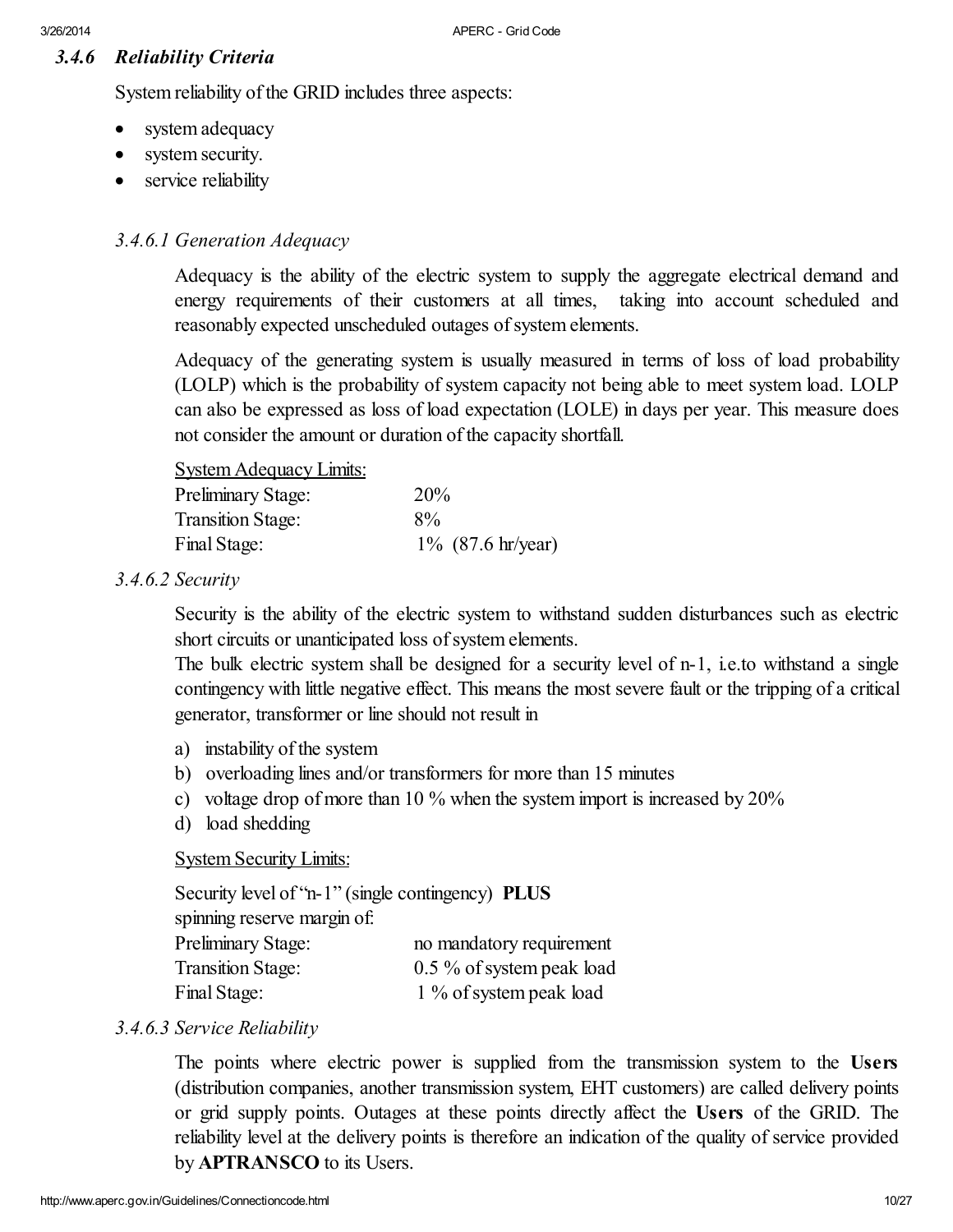Service reliability of the GRID is indicated by :

System Average Interruption Frequency Index (SAIFI) System Average Interruption duration Index (SAIDI)

which are calculated as follows:

For each forced outage involving one or more delivery points and lasting more than 1 minute, the following parameters are recorded:

- $\triangleright$  Duration of outage in minutes:  $T_i$  (min)
- $\triangleright$  Sum of interrupted loads at all affected delivery points:  $\Sigma P_i$  (kVA)

 $SAIFI = \sum P_i / P_{total}$ SAIDI=  $\Sigma$ (Pi x Ti)/P<sub>total</sub> ÷ 60 Where  $P_{total}$  = total sum of installed load at all delivery points

Note: Scheduled outages which are communicated to the consumers beforehand and load shedding due to capacity shortage are not counted in the computation of these indices

| Aliowadie Littius        |                 |                |
|--------------------------|-----------------|----------------|
|                          | <b>SAIFI</b>    | <b>SAIDI</b>   |
| <b>Preliminary Stage</b> | no limit        | no limit       |
| <b>Transition Stage</b>  | $24/\text{yr}$  | 10 hours/year  |
| Final Stage              | $8/\mathrm{yr}$ | 8 hours / year |

### Allowable Limits

### *3.4.7 Harmonic Distortion*

# *3.4.7.1 General Description*

Many types of equipment and phenomena can produce voltages and currents at frequencies that are multiples of the power frequency. These high frequency components are called harmonics and their ratio to the fundamental frequency is the harmonic order. Harmonics have many negative effects on the system and connected loads, so they have to be limited to a manageable level.

Control of harmonics on the APTRANSCO system is based on voltage harmonic distortion. Users produce harmonics by drawing from and injecting into the system harmonic currents which propagate through the system creating harmonic voltage drops, thus affecting others, so control of User harmonics is based on harmonic distortion current.

Harmonics are grouped into three categories: odd triplens (multiples of three), other odd harmonics, and even harmonics, with different severity levels and effects on equipment for each category. Odd harmonics are much more common than even harmonics.

# *3.4.7.2 Indicator of Quality for System Harmonics*

Harmonic contents of the supply voltage is indicated by the following indices:

$$
V_{\text{THD}} = \sqrt{\frac{40}{\mu_1}} \frac{V \hat{i}^2}{V_1^2} \times 100\%
$$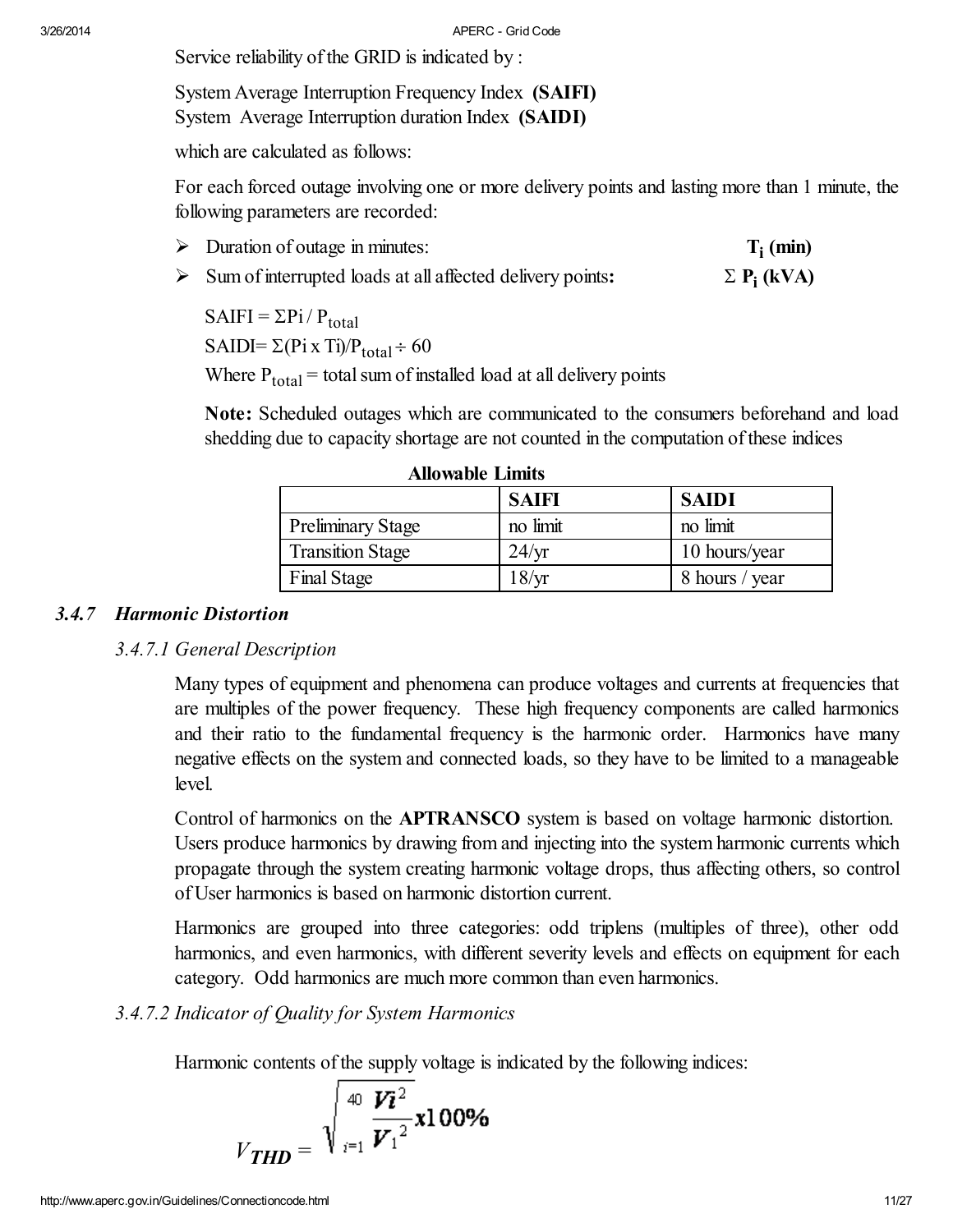$$
V_{IHD} = \frac{V_{\bar{t}}}{V_1} \times 100\%
$$
  
Where Vi : ith harmonic of voltage  
V<sub>1</sub> : fundamental frequency (50 Hz) voltage  
V<sub>THD</sub>: voltage total harmonic distortion  
V<sub>HID</sub>: voltage distortion of ith harmonic

# *3.4.7.3 Maximum Limits of Voltage Harmonic Distortion in HT and EHT Systems.*

| <b>Table</b>                   |                  |                  |  |
|--------------------------------|------------------|------------------|--|
| Harmonic Order<br>Distortion % |                  |                  |  |
|                                | HT               | <b>EHT</b>       |  |
| (odd, non-triplen)             |                  |                  |  |
| 5                              | 6.0              | 2.0              |  |
| $\overline{7}$                 | 5.0              | 2.0              |  |
| 11                             | 3.5              | 1.5              |  |
| 13                             | 3.0              | 1.5              |  |
| 17                             | 2.0              | 1.0              |  |
| 19                             | 1.5              | 1.0              |  |
| 23                             | 1.5              | 1.0              |  |
| 25                             | 1.5              | 0.7              |  |
| $>25$                          | $0.2 + 1.3x25/n$ | $0.1 + 0.6x25/n$ |  |
|                                |                  |                  |  |
| (odd, triplen)                 |                  |                  |  |
| $\mathfrak{Z}$                 | 5.0              | 2.0              |  |
| 9                              | 1.5              | 1.0              |  |
| 15                             | 0.3              | 0.3              |  |
| 21                             | 0.3              | 0.2              |  |
| >21                            | 0.2              | 0.2              |  |
|                                |                  |                  |  |
| (even)                         |                  |                  |  |
| $\overline{c}$                 | 2.0              | 2.0              |  |
| $\overline{4}$                 | 1.0              | 2.0              |  |
| 6                              | 0.5              | 0.5              |  |
| 8                              | 0.5              | 0.4              |  |
| 10                             | 0.5              | 0.4              |  |
| 12                             | 0.2              | 0.2              |  |
| >12                            | 0.2              | 0.2              |  |
| Total<br>Harmonic              |                  |                  |  |
| Distortion                     | $8\%$            | 3%               |  |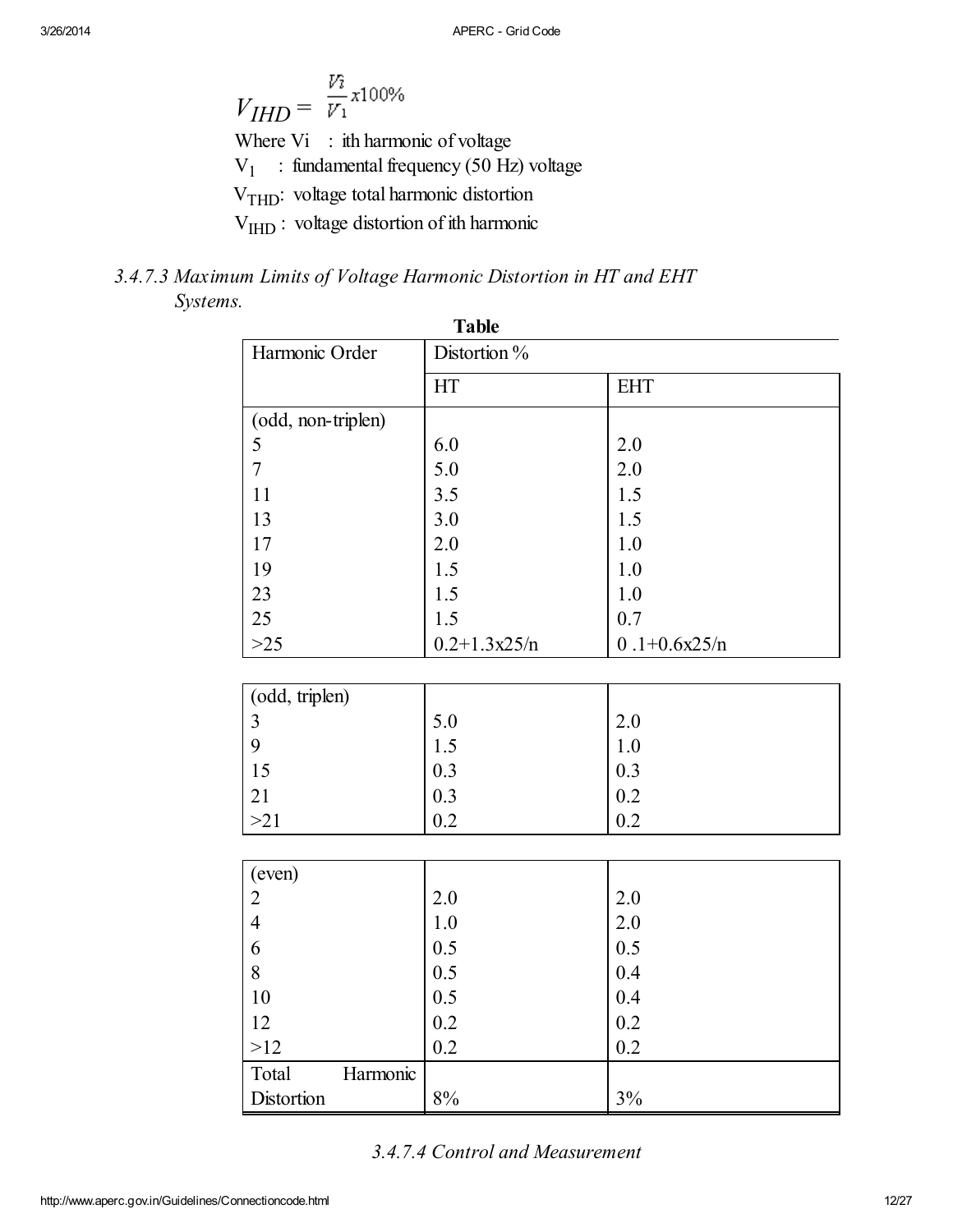(a) Control

APTRANSCO shall monitor the voltage harmonic levels at the supply points to the Users (DISCOMs, AP Genco, major users) and other strategic locations on the transmission system.

APTRANSCO will compile a list of all metering points and take measurements at 5 sites per month. The list has to be submitted to APERC for approval.

(b) Measurement

The measurements should conform to IEC Std 1000-4-7 or IEEE Std 519. The measurements should be taken at 10 minute intervals and should last for 1 week per site.

# *3.4.7.5 Enforcement of Limits*

The harmonic voltage limits will be implemented in stages as follows

*Preliminary Stage*

Limits not in effect

## *Transition Stage*

APTRANSCO will monitor voltage harmonic distortions at all delivery points, but no sanctions will apply for exceeding the limits

# *Final Stage*

The limits in Section 3.4.7.3 will apply

Limits of Supply Voltage Harmonics in LT System will be included in future Versions.

# *3.4.8 Voltage Flicker*

# *3.4.8.1 General Description*

If the voltage fluctuates, the luminous intensity of the lamps and TV's will fluctuate correspondingly. If the fluctuation is of a magnitude and frequency perceptible to the eye, it becomes flicker. Flicker could range from annoying to complete interference of normal activity.

Flicker is not usually produced by the power system but by customer loads such as arc furnaces, compressors, starting of large motors, etc. Since voltage fluctuation of the system affects other users on the same system, the transmission company needs to control the flicker on its lines and station busses. At the same time, flicker-generating loads connected to the system have to be controlled.

# *3.4.8.2 Indicator of Quality for System Flicker*

Flicker is measured by means of two indices,  $P_{S}t$  and  $P_{I}t$ , as defined in IEC Std 1000-3-7. For the purpose of regulation,  $P_{st}$ , the short term flicker severity index, is selected as the indicator of quality.

# *3.4.8.3 Limits*

 $P_{\rm{S}}t = 1$ , which is equivalent to the threshold of perception, is the allowable level of flicker on the transmission system.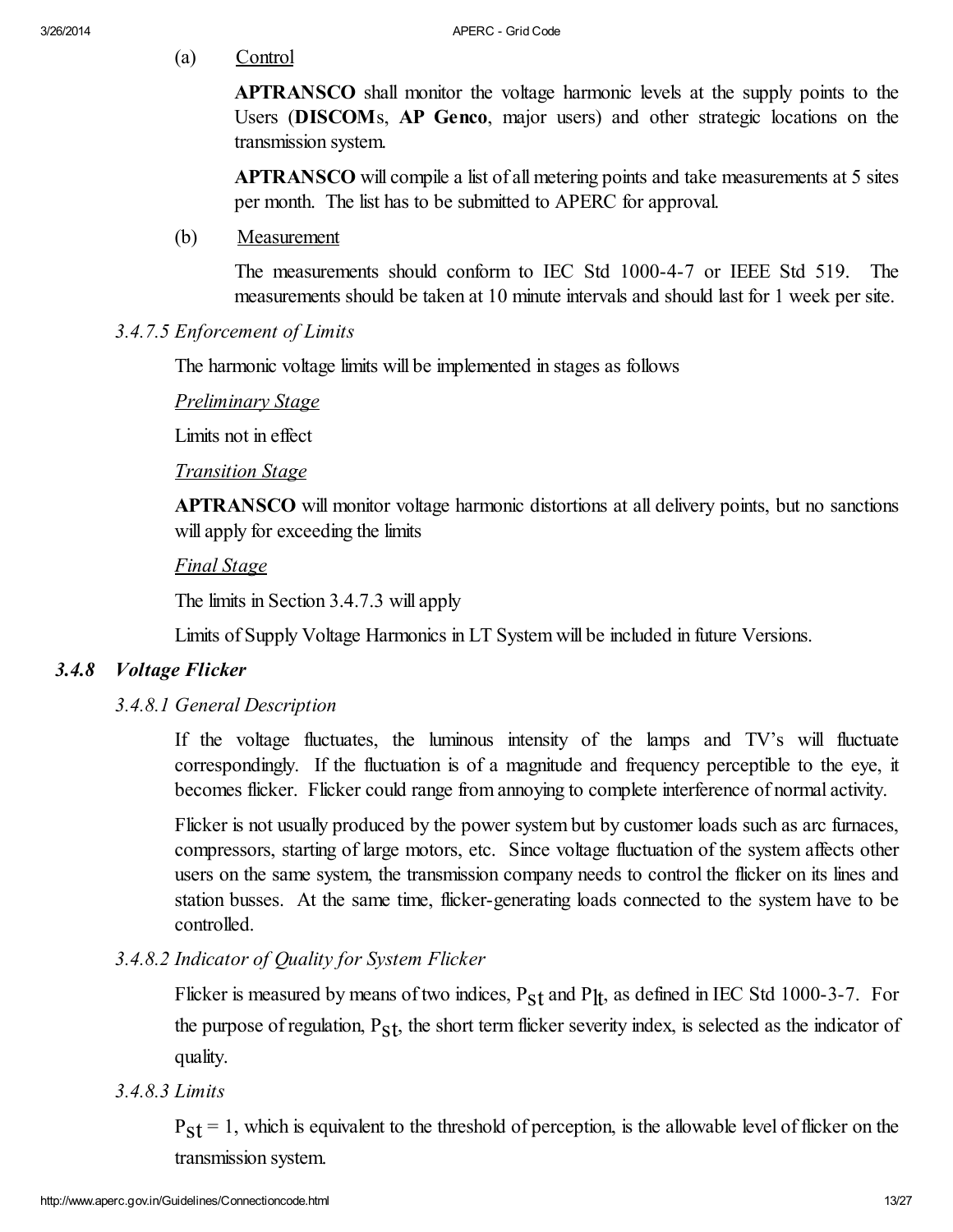# *3.4.8.4 Control and Measurement*

Substations which supply heavy industrial loads such as furnaces, steel mills, etc. are targets for flicker monitoring. Other substations and connection points will be selected for monitoring on a random basis. At least one site is monitored each month.

The list of monitoring points is submitted to APERC for approval at least 2 months before the monitoring. The flicker measurement will be conducted at 10 minute intervals according to procedures outlined in IEC Std 61000-4-15. Each site is measured for 1 week

### *3.4.8.5 Enforcement of Limits*

Flicker limits and control and measurement procedure will be in effect only in the Final Stage

## **3.5 Connected Plant Restrictions**

#### *3.5.1 General Principle*

<span id="page-13-0"></span>Users connected to the Grid can produce power disturbances which propagate to the power system. If these disturbances are severe, the power system and other Users on the system will be adversely affected. To ensure system integrity and fairness to all Users restrictions and controls have to be placed on Users of the system.

## *3.5.2 Safety*

<span id="page-13-1"></span>The term "Safety" refers to safety standards adopted in manufacture, erection stages in choice of location and in installation, operation and maintenance procedures. The term applies both to safety to equipment and safety to persons including safety of general public (in addition to safety of utility staff).

The equipment of the Users, including machines, devices, overhead lines, underground cables, transformers, etc., must conform to Safety Standards (ISS, general engineering safety standards and the safety Codes to be issued by **APTRANSCO**). The Standards of the Safety Codes to be issued by **APTRANSCO** shall not be lower than, or inferior to, the APSEB Safety Manual.

#### *3.5.3 Insulation*

The Users' system must be designed with the proper basic insulation level (BIL). Insulation of all components in service must have adequate dielectric strength for the system operating voltages at all times.

#### *3.5.4. Clearances*

All overhead lines, equipment and facilities of the User's system connected to the GRID must comply with clearance limits published in the Indian Electricity Rules. For situations not covered in the Indian Electricity Rules, the IEEE C2-1997 "National Electrical Safety Code" will apply.

# *3.5.5 Earthing*

<span id="page-13-2"></span>All components of the Users' systems must be properly earthed as per standards. All individual earth electrodes, earthing pits, and the interconnection arrangements shall be as per standards and shall be properly maintained.

The bodies/cases/trucks/enclosures of all items of equipment shall be properly earthed, with the actual earthing arrangements depending on the machine ratings. Metallic supports of overhead lines and cable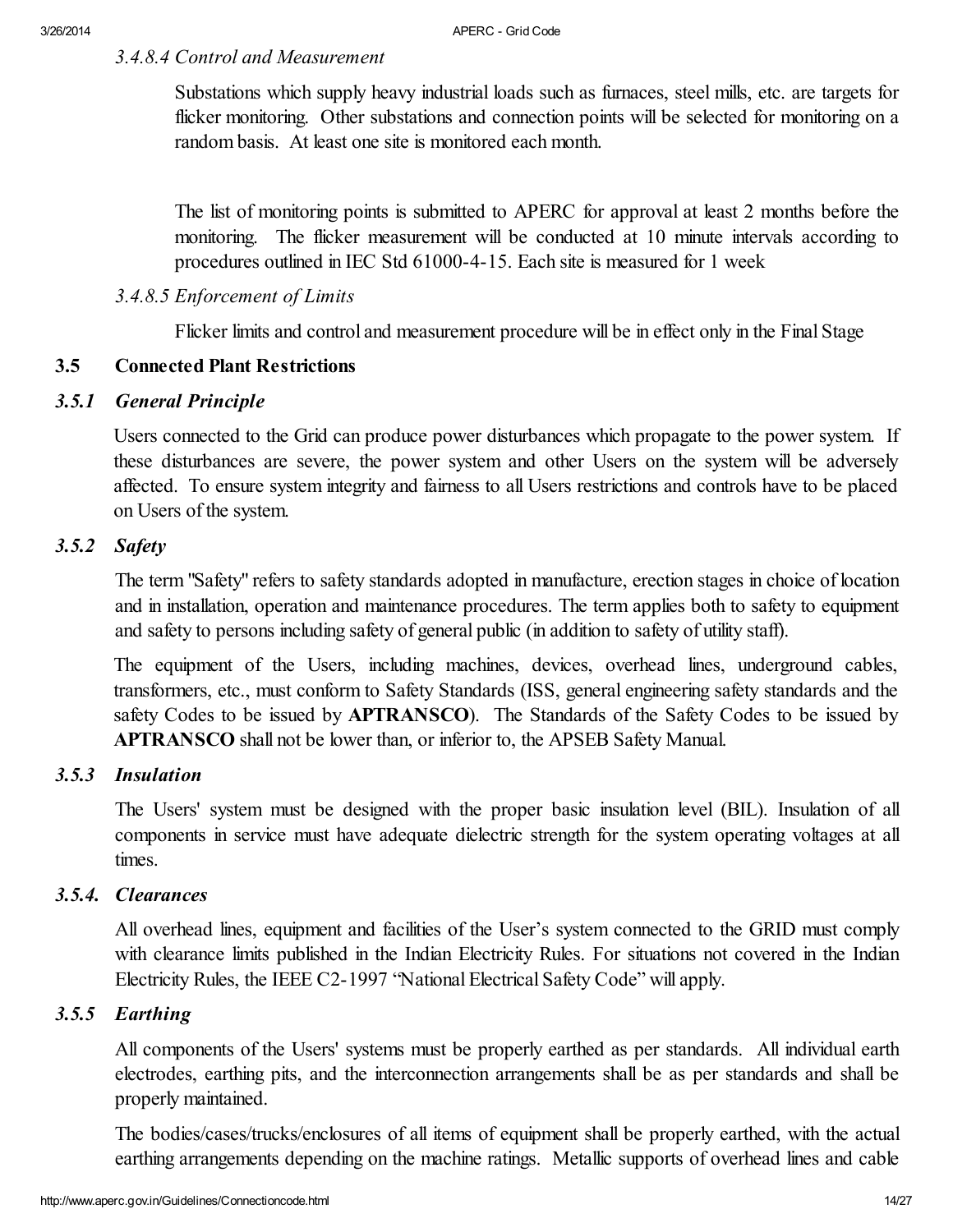<span id="page-14-0"></span>sheaths and shields shall also be earthed as appropriate.

# *3.5.6 Safety Training*

Personnel of all entities shall be adequately trained in the correct operating techniques and safety precautions, keeping in mind cross-boundary connections.

## *3.5.7 Motor Starting*

The Motor Starting Current of motors in the Users' systems shall be less than 6 times the full-load current unless special exemption is granted. The appropriate methods of motor starting shall be adopted. Two or more motors shall not be started simultaneously or within 5 minutes if the resulting voltage dip at the substation bus exceeds 5 %.

Where necessary, **APTRANSCO** shall have the right to advise the consumer or User to change over to "auto-transformer"motor starting if the existing starting method causes unacceptable system distortions.

# *3.5.8 Access to APTRANSCO*

<span id="page-14-1"></span>**APTRANSCO** and its authorized personnel shall have the right to inspect the plant of any USER or Consumer, to ensure conformity to standards and restrictions.

# <span id="page-14-2"></span>*3.5.9 Unintended and Unscheduled back-energization*

The Users shall take adequate precautions to ensure that no part of the grid is energized by the Users' system from another source of supply unless it is requisitioned in writing by the utility as an exceptional arrangement. The switch-gear and controls of the Users' systems shall be so designed as to prevent back-energisation and the personnel shall be made aware of the need for this precaution.

# *3.5.10 Harmonics (Harmonic Current Generated by Consumers)*

# *3.5.10.1 Indicators*

The level of harmonics generated by Users or customers is indicated by the percentage of harmonic distortion measured at the point of connection. The following indices are the total current harmonic distortion and the individual current harmonic distortion respectively.

$$
I_{THD} = \sqrt{\frac{\sum I_i^2}{I_1^2}} \times 100\%
$$

$$
I_{HHD} = \frac{I_i}{I_1} \times 100\%
$$

where:

 $I<sub>THD</sub>$  = Total harmonic distortion of current

I<sub>IHD</sub> = Individual distortion of current of harmonic order i

Ii = Current component of harmonic order "i";  $I_1$  = Current component of fundamental frequency 50 (HZ)

*3.5.10.2 Limits*

Limits of Harmonic Current Distortion (%)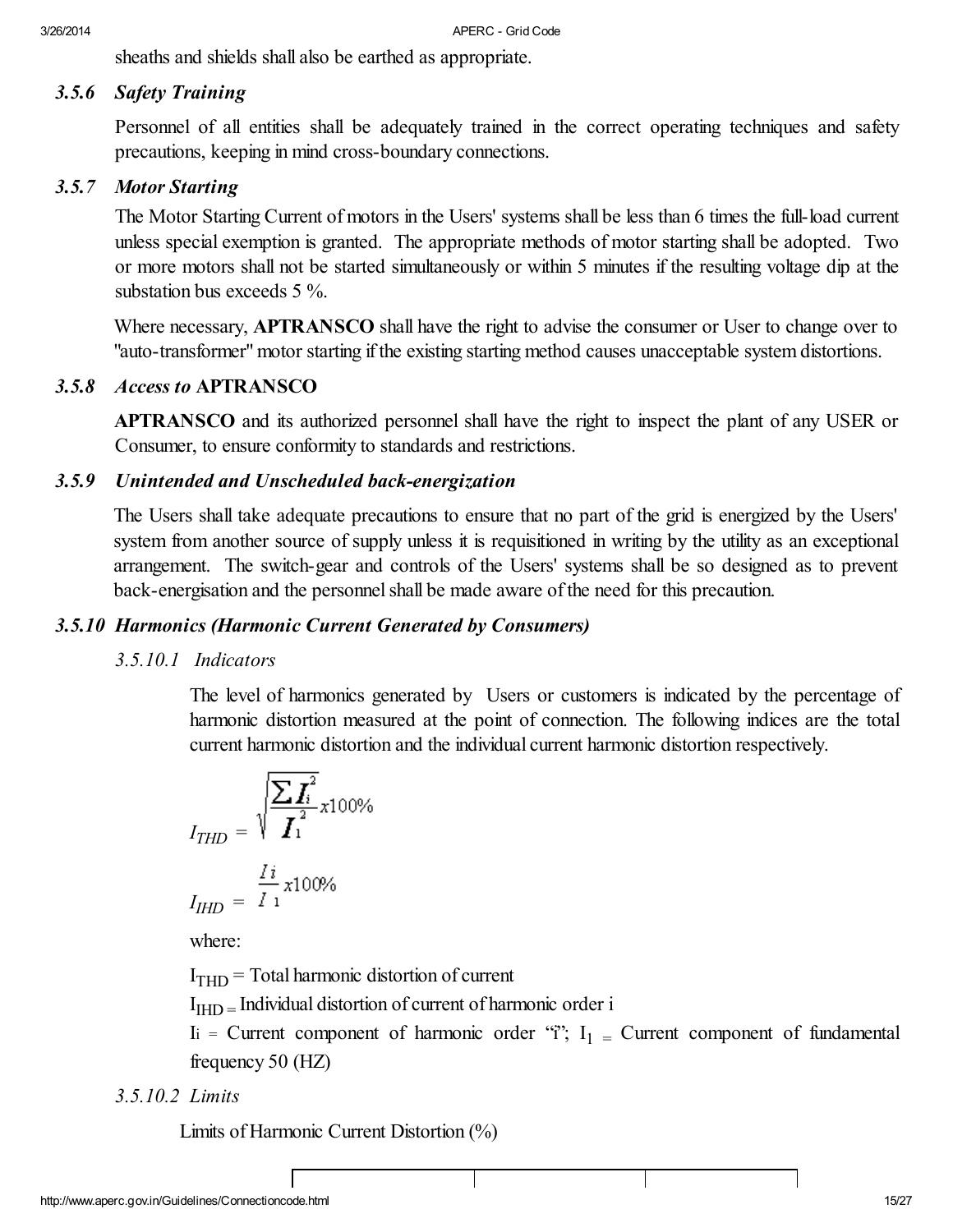| 3/26/2014 |                  | APERC - Grid Code  |                |
|-----------|------------------|--------------------|----------------|
|           | Harmonic Order   | $P > 10$ kW or     | $P > 50$ kW or |
|           | (n)              | $V < 33$ kV        | $V > 33$ kV    |
|           | Odd, Non triplen |                    |                |
|           | 5                | 12                 | 6              |
|           | $\overline{7}$   | 8.5                | 5.1            |
|           | 11               | 4.3                | 2.2            |
|           | 13               | $\overline{3}$     | 2.2            |
|           | 17               | 2.7                | 1.8            |
|           | 19               | 1.9                | 1.7            |
|           | 23               | 1.6                | 1.1            |
|           | 25               | 1.6                | 1.1            |
|           | $>25$            | $0.8 + 0.8 * 25/n$ | 0.4            |
|           |                  |                    |                |
|           | Triplen          |                    |                |
|           | $\overline{3}$   | 16.6               | 7.5            |
|           | 9                | 2.2                | 2.2            |
|           | 15               | 0.6                | 0.8            |
|           | 21               | 0.4                | 0.4            |
|           | >21              | 0.3                | 0.4            |
|           | Even             |                    |                |
|           | $\overline{2}$   | 10.0               | 10             |
|           | $\overline{4}$   | 2.5                | 3.8            |

#### *3.5.10.3 Control and Measurement*

Measurements may be taken at any time by **APTRANSCO** at the customer's connection point. Measurements have to be taken in accordance with methodologies of IEC 61000-4-7 or IEEE STD 519-1992 and have to be for at least 24 hours long at 10 minute measurement intervals.

#### *3.5.10.4 Enforcement of Limits*

The customer load harmonic limits will be implemented in stages as follows:

6 1.0 1.5 8 0.8 0.5 10 0.8 0.5 12 0.4 0.5  $>12$  0.3 0.5 Total  $20.0\%$  12 %

*Preliminary Stage*

Limits not in effect

#### *Transition Stage*

APTRANSCO will monitor current harmonic distortions at all delivery points, but no sanctions will apply for exceeding the limits

*Final Stage*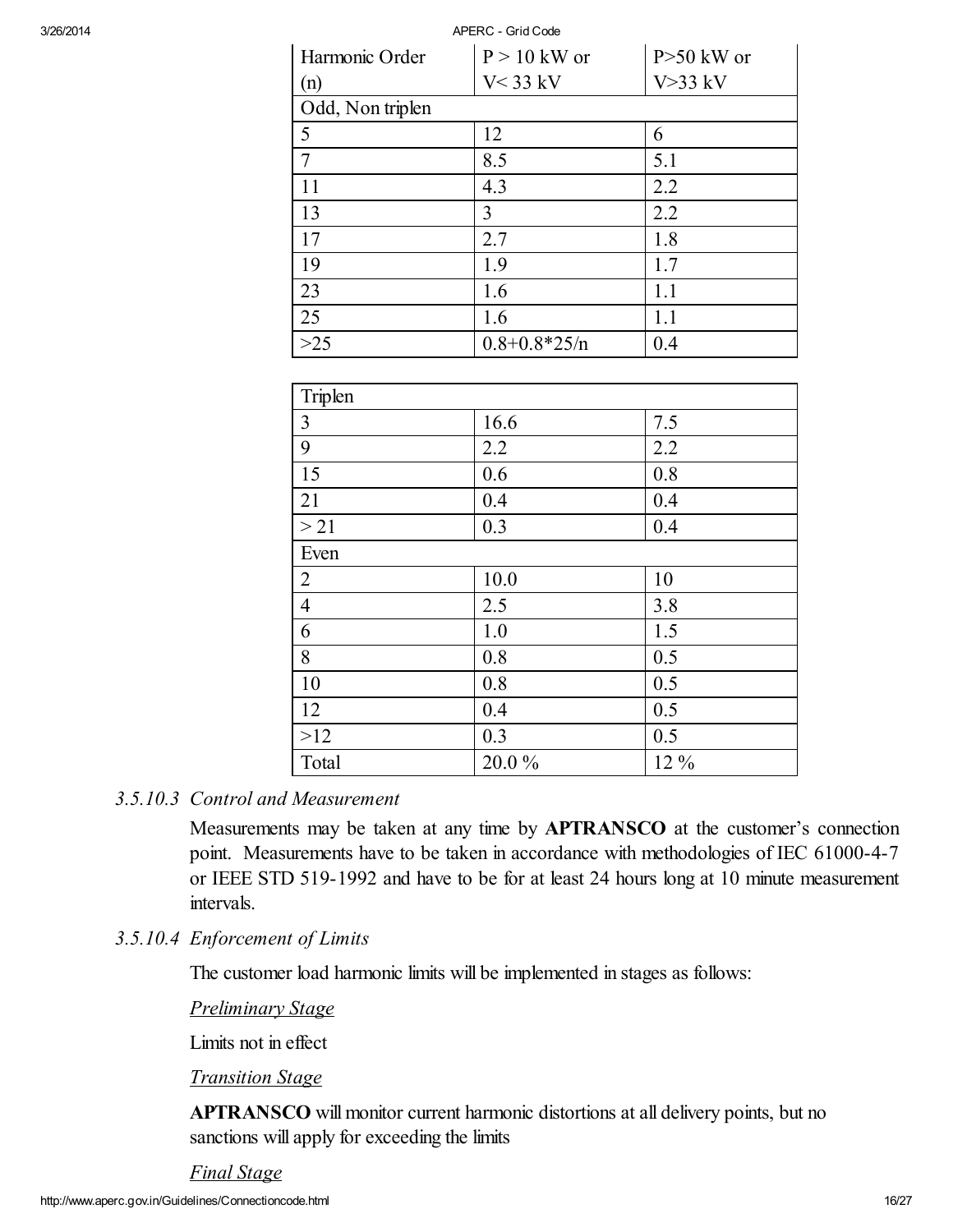The limits in Section 3.4.10.2 will apply

Limits of Current Harmonics in LT System will be included in future versions of CTI.

# *3.5.11 Voltage Flicker Generated by Users*

# *3.5.11.1 General Description*

Some customer loads draw intermittent current (e.g. arc furnace) or create a steep increase in current (e.g. motor start). If this happens frequently and if the magnitude of current is significant, the resulting voltage fluctuation will be sufficient to cause flicker. As an obligation to other customers, the flicker produced by customers has to be restricted.

# *3.5.11.2 Indicator*

Flicker generated by customers is indicated by the index Pst as defined in IEC Standard 61000-3-7 and measured with a flicker meter that meets the specification of IEC Std 868 or IEC Std 61000-4-15

# *3.5.11.3 Limits*

Tolerance for customer-generated flicker varies with the relative strength (short circuit ratio) of the load and voltage level. Limits are given in the following table.

| <b>Short Circuit Ratio</b><br>$S_L/S_{CC}$ | <b>Voltage</b> | <b>Pst</b> |
|--------------------------------------------|----------------|------------|
|                                            |                | 0.37       |
| $S_I/S_{CC} \leq 0.04$                     | <b>EHT</b>     | 0.58       |

Limits of flicker produced by Users

|                       |        | v.v |
|-----------------------|--------|-----|
| $S_{L}/S_{CC} > 0.04$ | Н<br>н | .   |

# *3.5.11.4 Control and Measurement*

Flicker is measured at the point of connection using an approved flicker meter and in accordance with IEC Std. Measurement must be taken for at least 24 hours at 10 minute measurement intervals. Flicker readings with the load off must be taken for at least 5 hours as a reference.

# *3.5.11.5 Enforcement of Limits*

Flicker limits and control and measurement procedure will be in effect only in the Final Stage

# *3.5.12 Power Factor*

# *3.5.12.1 General description*

It is desirable that loads on the system have power factors at or close to unity as that represents the most efficient use of the system capability and the least loss of energy. It also eliminates many transient stability problems. Any load with a power factor lower than 90% is imposing an unfair burden on the transmission system and other Users. Power Companies therefore place restrictions on the power factors of customer loads.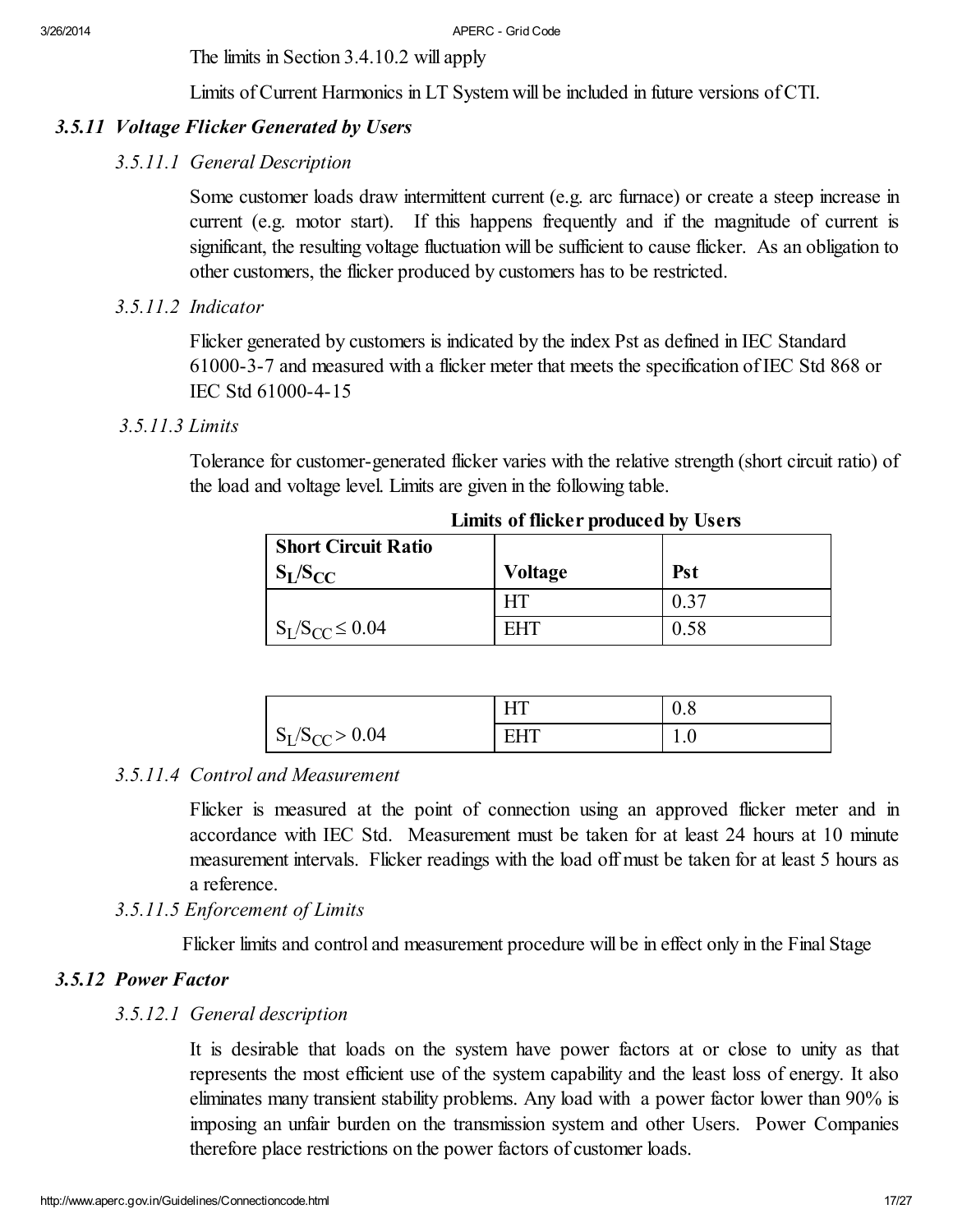*3.5.12.2 Limit*

The minimum power factor allowed is 90%.

*3.5.12.2 Control and Measurement*

Power factor measurements are made continuously in conjunction with the voltage measurements. Loads with inherent low power factors should automatically include capacitors to correct the problem.

*3.5.12.3 Penalty*

A user with power factor worse than 90% may be refused connection to the transmission grid until the problem is rectified. Alternatively, a penalty may be assessed.

*3.5.12.4 Enforcement of Limits*

The limit for power factor shall be effective immediately.

*3.5.12.5* Reactive Power Requirements: In general the Distribution Companies shall not depend on APTRANSCO and APTRANSCO shall not depend on ISTS for reactive support. DISCOMS shall provide reactive compensation for their systems and APTRANSCO shall provide reactive compensation for the intra state Transmission system. The DISCOMs shall ensure that consumers having inductive load install capacitors. The DISCOMs shall also install capacitors at various locations of the Distribution System so that at the interface with APTRANSCO the power factor is not less than 90%.

#### <span id="page-17-0"></span>**3.6 Operational Numbering and Nomenclature Standards**

#### *3.6.1 Introduction*

Numbering and nomenclature of plant and apparatus at connection sites specifies responsibilities and procedures for determining and notifying APTRANSCO and Users of the other's plant and apparatus at connection sites. Nomenclature shall include the selections of sub station names.

The numbering and nomenclature of plant and apparatus shall be included in the ownership diagram prepared for each connection site.

#### *3.6.2 Objective*

The objective of having numbering and nomenclature standards for plant and apparatus at connection sites is to reduce errors in identification of plant and apparatus by ensuring that every item of plant and / or apparatus has a unique identifying number and nomenclature agreed to and notified between APTRANSCO and Users; thus improving efficiency of operation and safety.

*3.6.3* Procedure for numbering and nomenclature of plant and apparatus at connection sites.

*3.6.3.1 Plant and apparatus of new connection sites*

When APTRANSCO or a User intends to install an apparatus at a new connection site, the proposed numbering and nomenclature shall be notified as part of the production of the ownership diagram or operation diagram in accordance with the provisions of the connection conditions. The principles to apply will be those set out in this Section.

#### *3.6.3.2 Existing connection sites*

a) When APTRANSCO or a User intends to install plant and / or apparatus at an existing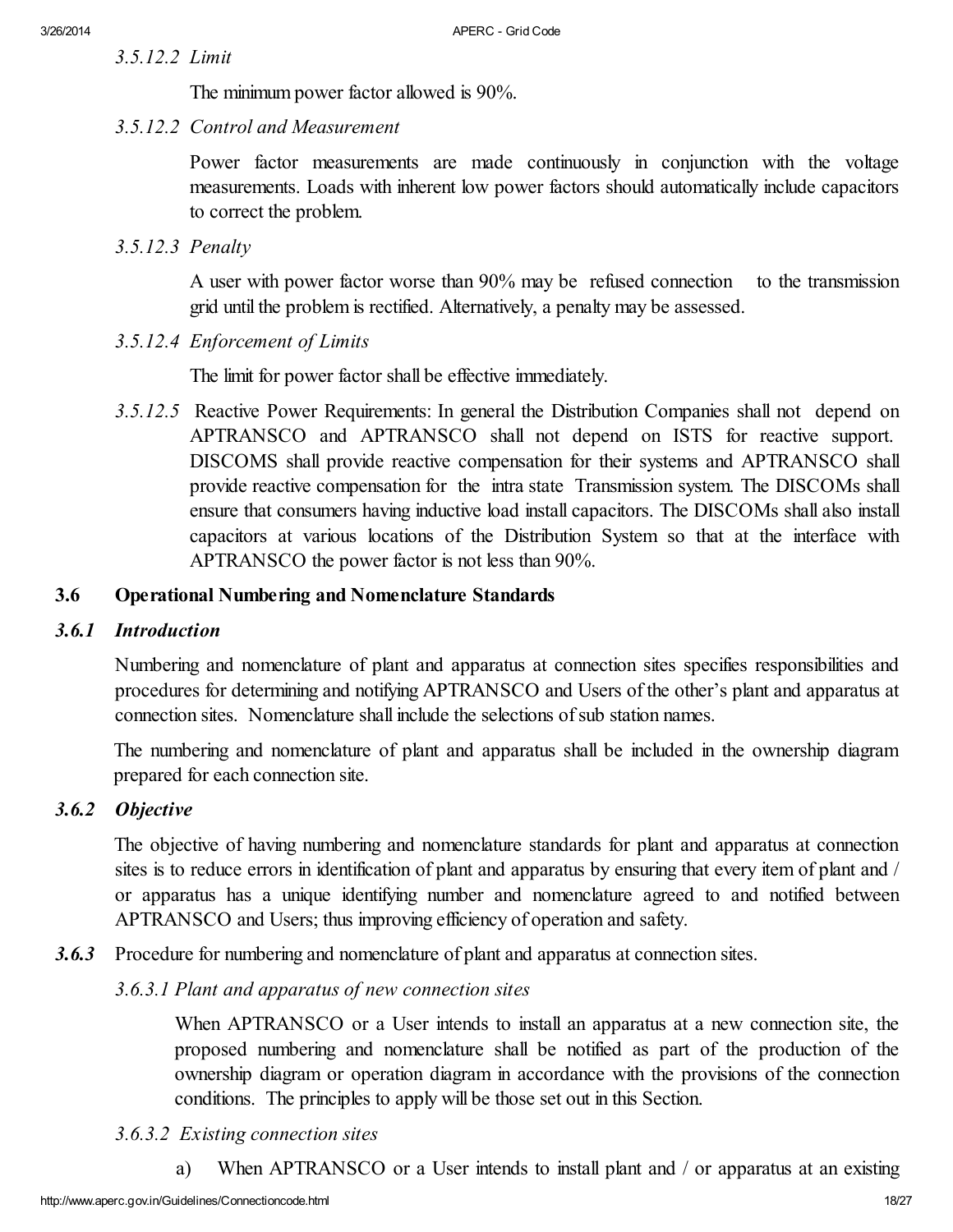connection site the proposed numbering and / or nomenclature to be adopted shall be notified to the other.

- b) The notification shall be in writing and will consist of a revised ownership diagram incorporating the proposed plant and numbering and nomenclature.
- c) The notification shall be made at least six months prior to the proposed installation or such shorter period as APTRANSCO or the User may agree.
- d) The Recipient of the notification shall respond in writing within one month confirming receipt and whether the proposed numbering and/or nomenclature is acceptable. If unacceptable the response shall state what would be acceptable.
- e) In the event that agreement cannot be reached between APTRANSCO and the User, APTRANSCO acting reasonably shall have the right to determine the numbering and nomenclature to be applied.

# *3.6.3.3 Changes to Existing plant and apparatus.*

Where APTRANSCO or a user needs to change the existing numbering or nomenclature of any of its plant and / or apparatus at a connection site, the provisions of 3.5.3.2 shall apply with amendments necessary to reflect that only a change is being made.

Clear Labelling: APTRANSCO and each user shall be responsible for the provision, execution and maintenance of clear and unambiguous signs/labels showing the numbering and nomenclature of its plant or apparatus of connection sites

# <span id="page-18-0"></span>3.7 Protection Requirements & Co Ordination

# *3.7.1 General Principles*

<span id="page-18-1"></span>No item of electrical equipment shall be allowed to remain connected to the Transmission System unless it is covered by appropriate protection aimed at reliability, selectivity, speed, discrimination and sensitivity. Guidelines mentioned in protection manuals of CBI & P shall be kept in view.

Protection standards are treated as interface issues because of the possible severe cross-boundary repercussions of faults that occur in the system of any entity. Minimum protection requirements are prescribed in the Section because inadequate protection or mal-operation of protection system of one entity may result in far reaching consequences, disturbances and even damages in the systems of other entities.

All Users shall co-operate to ensure correct and appropriate settings of protection to achieve effective, discriminatory removal of faulted equipment within the target clearance times specified in this Section.

The protection systems to be installed (or kept in service) at various Generating Stations and sub-stations shall not be inferior to the systems existing before the effective date under the erstwhile Andhra Pradesh State Electricity Board. The Corporations shall update the protection system as technology advances worldwide. The protection standards existing in AP State just before restructuring are given in 3.6.3.1 to 3.6.3.4. the features and functions of the various relays should have minimum protective capability obtaining before re-structuring.

Protection settings shall not be altered without consulting and informing all affected Users. No protection should be by-passed or disconnected without the agreement of the affected User. When protection is bypassed and/or disconnected by agreement, then the cause must be rectified and the protection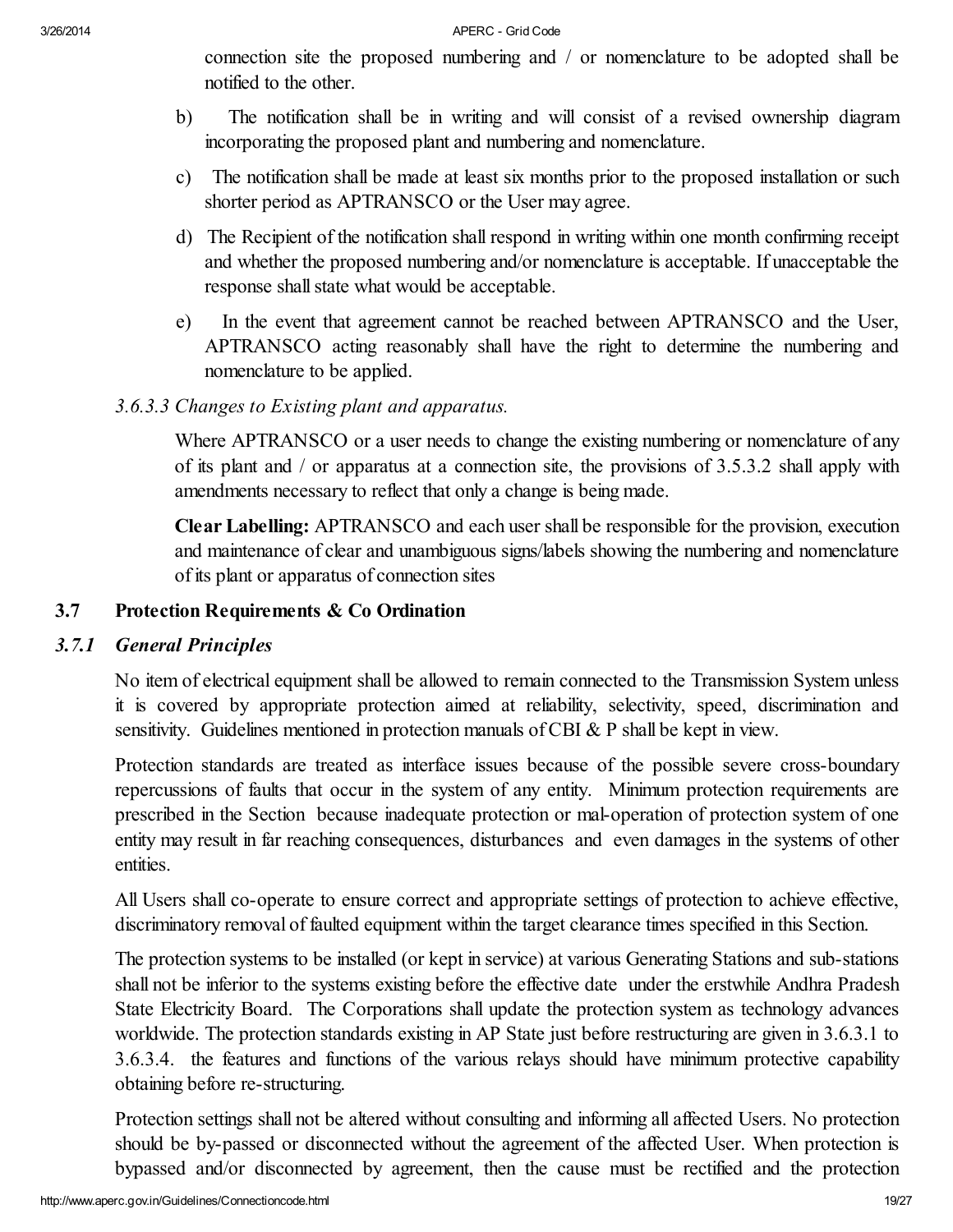restored to normal condition as quickly as possible. If agreement has not been reached the electrical equipment shall be removed from service forthwith. Even when protection is temporarily bypassed by agreement, a standby protection or back-up protection system shall be operational during the period.

The **APTRANSCO** shall be responsible for arranging periodical meetings among all Users to discuss coordination of protection. APTRANSCO shall investigate any maloperation, non-operation or delayed operation of protection or other unsatisfactory protection performances. Users shall take prompt action to correct any protection malfunction or issue as discussed and agreed to in these periodical meetings. APTRANSCO shall determine the relay settings of all Transmission lines and communicate to Generating stations and DISCOMs. APTRANSCO shall determine relay settings at all EHT Sub-Stations upto the LV side of the Power Transformers. Relay settings at Generating Stations shall be determined by the generating station authority. The settings of some relays including relays of EHT Feeders emanating from generating station switchyard which require coordination with APTRANSCO shall be determined in consultation with APTRANSCO. The data required by APTRANSCO in respect of equipment in Generating Station for calculating fault level shall be promptly furnished by the Generating Station in the format prescribed by APTRANSCO. DISCOMs shall finalise the settings of all the protections for the 33 kV and 11 kV feeders emanating from APTRANSCO's Sub-Stations for satisfactory function in consultation with APTRANSCO. The final authority for protection coordination and determination of relay settings is SREB. Therefore the protection schedules provided and relay settings must be approved by SREB.

# *3.7.2 Fault Clearance Times*

<span id="page-19-0"></span>The maximum fault clearance times for faults based on stability consideration on any User's system directly connected to the Transmission System, or any faults on the Transmission System itself, are as follows.

| <b>Voltage Class</b> | <b>Total Relay Operation Time</b> |
|----------------------|-----------------------------------|
|                      | + Breaker Opening Time            |
| $400$ Ky             | $100$ msec                        |
| 220 kV               | $160$ msec                        |
| 132 kV               | ) msec                            |

Target Clearance Times

The above times shall apply after carrier inter trip and auto reclosure features are commissioned in the APTRANSCO System.

Slower fault clearance times for faults on a Users system may be agreed to if, in the opinion of APTRANSCO, the system conditions will allow. APTRANSCO shall specify the required opening times of circuit breakers at various locations owned by Generators and DISCOMs.

#### *3.7.3 Protection Requirements*

#### *3.7.3.1 Generator Requirements*

All Generating Units and associated electrical equipment of the Generating Units connected to the Transmission System shall be protected by adequate protection so that the Transmission System does not suffer due to any disturbance originating from any Generating Unit. The protection schemes shall be in accordance with the CBIP guide lines which are indicated below: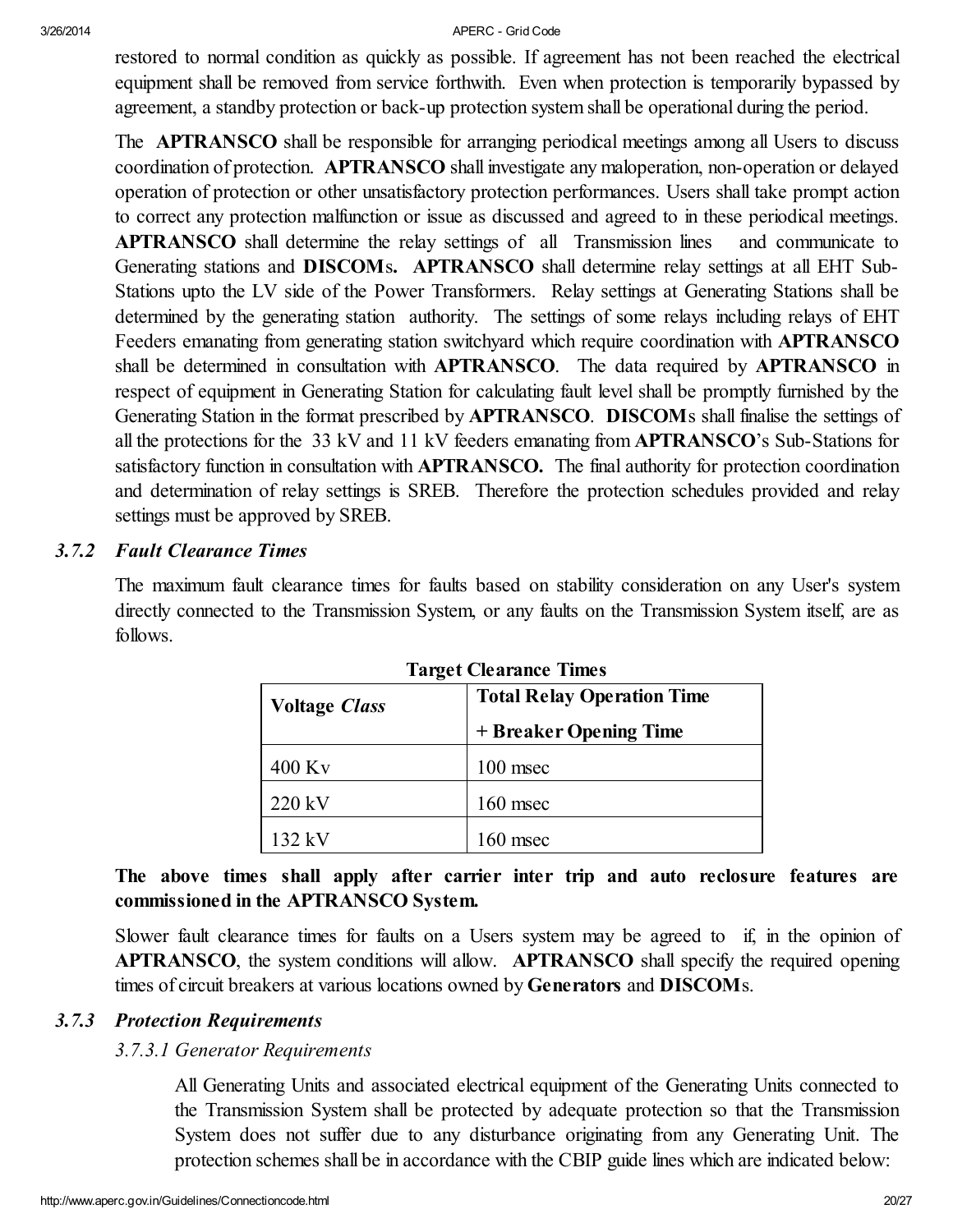The following are the minimum protection requirements of Alternators and Generator Transformers at Generating Stations:-

- (i) Generator Differential
- (ii) Overall Differential
- (iii) Minimum Impedance (alternatively over current/under voltage)
- (iv) Negative Sequence
- (v) Stator Overload
- (vi) 95% Stator Earth Fault
- (vii) 100% Stator Earth Fault
- (viii) Loss of Excitation
- (ix) Pole Slip
- (x) Low Forward Power/Reverse Power (double protection for large alternators).
- (xi) Minimum Frequency
- (xii) Over Voltage or Over Current (protection against inter-turn faults)
- (xiii) Over-fluxing (voltage/Hz)
- (xiv) Over Voltage
- (xv) Protection against accidential Energisation of Dead Machine
- (xvi) PT Fuse Failure
- (xvii) Rotor Earth Fault

#### Generator Transformers

- (i) Overall Differential
- (ii) Over Current
- (iii) Earth Fault
- (iv) Restricted Earth Fault
- (v) HV winding-cum-overhang differential
- (vi) Buchholtz Protection
- (vii) LocalBreaker backup protection

#### Unit Auxiliary Transformer

- (i) Transformer Differential
- (ii) Over Current
- (iii) Residual Over Current
- (iv) Restricted Earth Fault
- (v) Buchholtz Relay

(Note: Exemption may be given to small generating units for some of the protections.)

In this sub-section only those protections which have direct impact on the Grid are prescribed. Other protections of the Alternator and Transformers and the various protections for the Turbine, Boiler and Auxiliary Machines are considered the internal issues of the Generators and hence not dealt here.

# *3.7.3.2 Transmission Requirements*

General: Every EHT line taking off from a Power Station or a Sub-Station shall have distance protection and back up protection as mentioned below. The APTRANSCO shall notify Users of any changes in its policy on protection from time to time. All 400 kV lines and 220 kV lines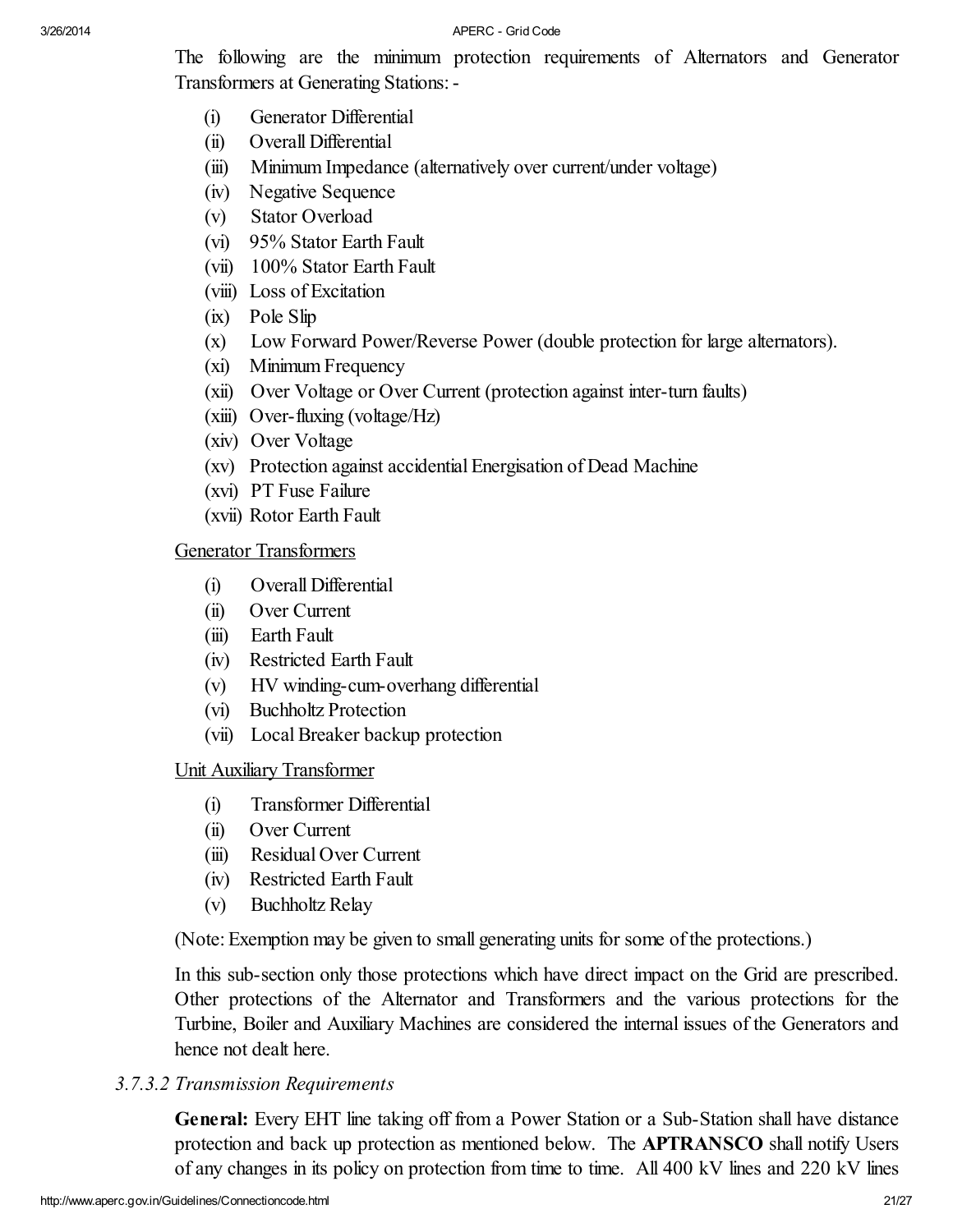owned by APTRANSCO shall have two fast operating distance protection schemes preferably with two different operating principles the voltage of one relay being fed from Bus P.T. and the voltage of the other relay from line CVT, the currents of the two relays being fed from different CT cores. There shall be facility to change over voltage supply to relays from Bus P.T to C.V.T. and vice versa. Additional back up protection may be provided by APTRANSCO at its discretion.

400 kV Lines: Three zone static fast acting distance protection with permissive inter trip for accelerating tripping at remote end in case of zone-2 fault as Main 1 protection. Main 2 protection shall be similar fast acting protection using direction comparison or phase comparison carrier relaying scheme. Main 1 and Main 2 are preferably to have different operating principles.

In addition to the above single pole tripping and single shot single pole auto reclosing after an adjustable dead time shall be provided.

Main 1 and Main 2 shall have DC supplies from different batteries.

220 kV lines*:* Main 1 shall be Three zone static distance protection . Main-2 protection shall be a distance protection scheme preferably having a different operating principle.

Necessary indications, alarms and controls shall be provided for P.T. supply failure and for ensuring change over from Bus No.1 PT to Bus No.2 PT and vice versa when Bus Transfer is made.

Presently carrier inter trip has not been installed by **APTRANSCO**. This feature shall be provided in due course for accelerating tripping at the remote end in case of faults covered by Zone 2 from one end.

132 kV Lines: Three zone static or electromagnetic distance protection as main protection. Carrier inter-trip feature shall be provided as soon as possible. The back up shall be directional IDMT over current relays and one directional IDMT earth fault relay.

For short transmission lines alternative protection schemes may be adopted.

The tripping and relay indications in respect of Feeders supplied from the switchyard of a generating station shall be promptly informed by the operator at the Generating Station to the operating engineer of APTRANSCO and to SLDC.

The following shall be taken as approved protection norms for Transmission and Distribution lines.

# NORMS OF PROTECTION FOLLOWED DURING ERSTWHILE APSEB REGIME. FOR TRANSMISSION & DISTRIBUTION LINES: -

| S.No           | Voltage        | <b>Protection Scheme</b>                                             |  |
|----------------|----------------|----------------------------------------------------------------------|--|
| 1.             | $220 K V$ Line | Main I: Non switched distance scheme (Fed from Bus PTs)              |  |
|                |                | Main II: Switched distance scheme (Fed from line CVTs)               |  |
|                |                | With a change over facility from bus PT to line CVT and vice-versa.  |  |
| $\overline{2}$ | 132 K V Line   | <b>Main Protection:</b> Switched distance scheme (fed from bus PT)   |  |
|                |                | <b>Backup Protection:</b> 3 Nos directional IDMT O/C Relays and 1 No |  |
|                |                | directional IDMT E/L relay.                                          |  |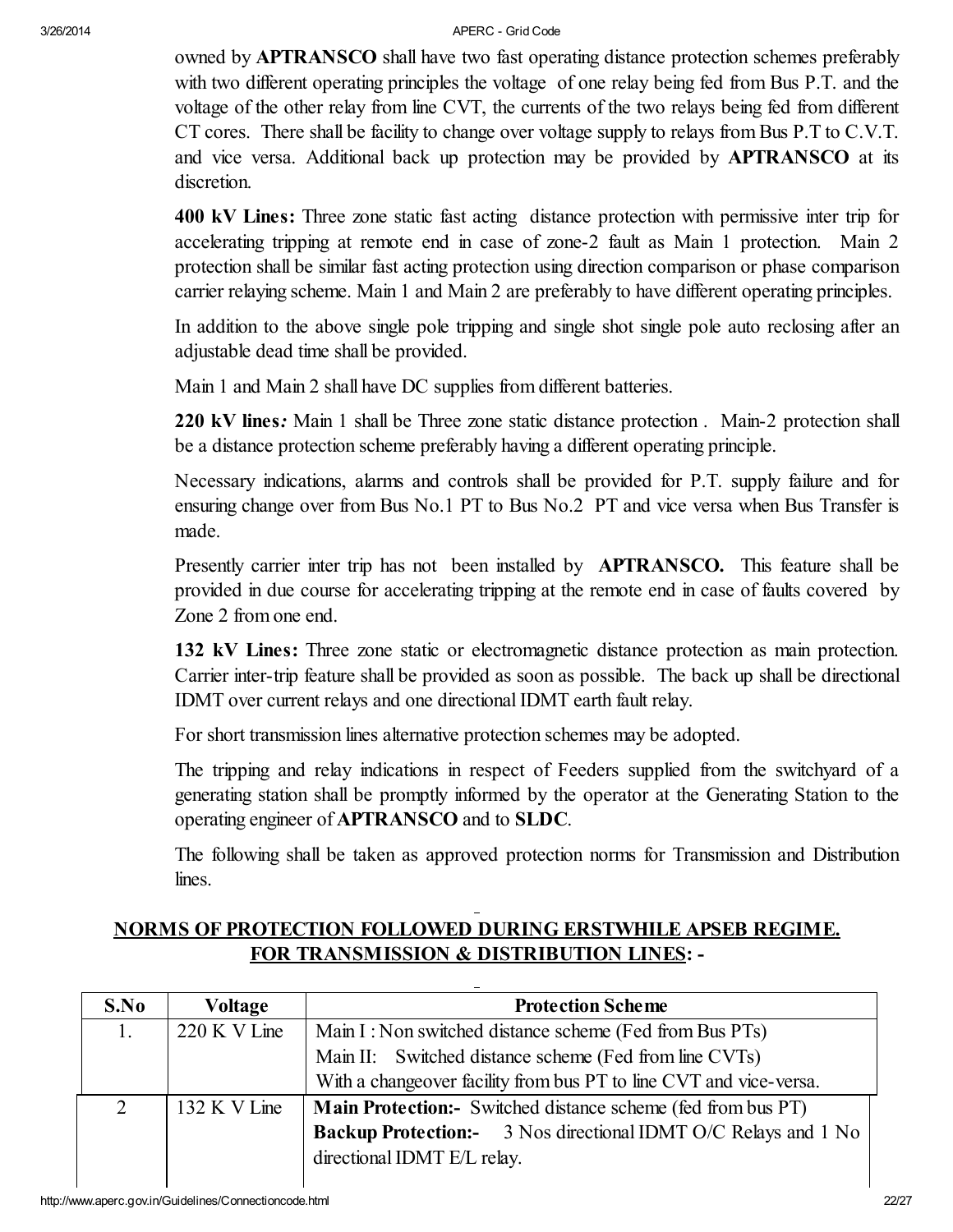|              | 133 K V Lines Non-directional IDMT 3 O/C and 1 E/L relays. |
|--------------|------------------------------------------------------------|
| 11 K V Lines | $\blacksquare$ Non-directional IDMT 2 O/C and 1 E/L relay. |

#### Notes:

- (i) On some of the old 220 kV lines one distance scheme with backup directional IDMT 3 O/L  $\&$ 1 E/L relays were provided.
- (ii) On some of the 132 kV grid lines, only distance scheme is available.
- (iii) Very few 66 kV lines are in service (which are also being phased out) with distance OC/EL relays.
	- 3.7.3.2.1 Earthing: The transmission system design and the selection of vector group of EHT Transformers shall be such that the Earth Fault Factor is below 1.4

# *3.7.3.3 Distribution Line Requirements*

All 33 kV and 11 kV lines shall be provided with a minimum of over current and earth fault protection with or without directional features as given below.

# *Plain Radial Feeders:*

Three Non-directional time-lag overcurrent relays one non-directional IDMT Earth Fault Relay with suitable settings to obtain discrimination between adjacent relay stations.

# *Parallel Feeders/Ring Feeders:*

Directional time-lag overcurrent and earth fault relays.

# *Long Feeders/Transformer Feeders:*

For long feeders or transformer feeders, the relays should incorporate a high set instantaneous element within five years from the effective date..

The relay settings of the Distribution systems shall be determined by the DISCOMS in agreement with APTRANSCO.

# *3.7.3.4 Transformer Requirements*

Generating Station / Transmission System*:* All windings of autotransformers and power transformers of EHT class shall be protected by differential relays. Overfluxing relays shall be provided for HV and LV of EHT transformers. In addition there shall be back up time lag over current and earth fault protection. For parallel operation such back up protection shall have a directional feature. For protection against heavy short circuits, the over current relays should incorporate a high set instantaneous element. In addition to electrical protection, gas operated relays, winding temperature protection and oil temperature protection shall be provided.

Distribution System: Up to (but Excluding )15 MVA, Non-directional IDMT overcurrent relays (3 nos) and earth fault relay (1 No) both on HV and LV side Instantaneous REF shall be provided within 5 years from the effective date.

For smaller transformers of 66 kV/33kV/11kV class on the Distribution System, differential protection shall be provided for 15 MVA and above along with back up time lag over current and earth fault protection (with directional feature for parallel operations).

All Power Transformers, 1.6 MVA and above, shall be provided with Buchholtz relay, winding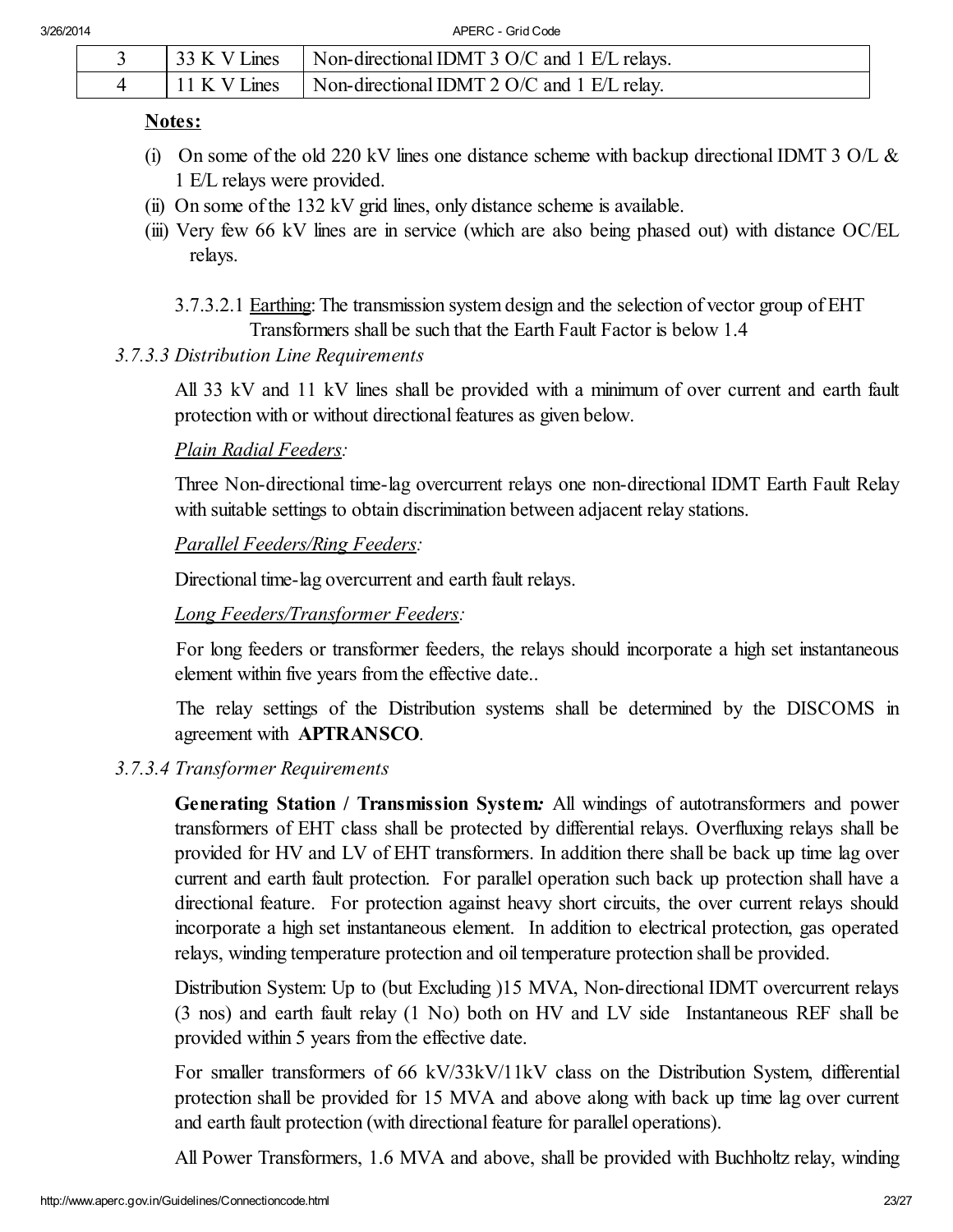temp and Oil temp. protection in addition to the above mentioned relays. For 1.6 MVA and 3.0 MVA Transformers circuit breakers do not exist on HV side hence the protections serve to isolate load and initiate alarms.

The following shall be approved norms of protection for transformers of different voltage classes and capacity ratings:-

*(existing in erstwhile APSEB Regime.)*

| ratio<br>&<br><b>Voltage</b> | <b>H</b> V Side                          | L V Side                    | <b>Common relays</b>       |  |
|------------------------------|------------------------------------------|-----------------------------|----------------------------|--|
| capacity                     |                                          |                             |                            |  |
| i) $132/33/11$ K V           | 3 O/L relays                             | 2 O/L relays                | Bucholz, OLTC              |  |
| upto 8 M V A                 | $+ 1$ E/L relay                          | $+ 1$ E/L relay             | Buchlolz, OT, WT           |  |
| ii) $132/33/11$ K V          | 3 O/L relays                             | 3 O/L relays                | Differential,              |  |
| above 8 MVA                  | $+1$ dir. E/L relay                      | $+ 1$ E/L relay             | Bucholz, OLTC              |  |
| and below 31.5               |                                          |                             | Bucholz, OT, WT.           |  |
| MVA.                         |                                          |                             |                            |  |
| iii) $132/33 \text{ K V}$    | 3 O/L relays<br>3 O/L relays             |                             | Differential, Overflux,    |  |
| 31.5. MVA and                | $+$ 1 dir. E/L relay                     | $+1$ E/L relay              | Bucholz, OLTC              |  |
| above                        |                                          |                             | Bucholz, PRV, OT, WT.      |  |
| iv) $220/33/KV$              | 3 O/L relays                             | 3 O/L relays                | Differential, Overflux,    |  |
| 31.5 MVA &                   | $+1$ dir. E/L relay                      | $+1$ dir. E/L relay         | Bucholz, OLTC              |  |
| <b>50 MVA</b>                |                                          |                             | Bucholz, PRV, OT, WT       |  |
| 220/132 KV                   |                                          |                             |                            |  |
| <b>100 MVA</b>               |                                          |                             |                            |  |
| v) $400/220$ KV              | 3 directional O/L                        | 3 directional O/L           | Differential,<br>Overflux. |  |
| 315 MVA                      | relays (with dir. Highset)               | relays (with dir. highset)  | Bucholz, OLTC<br>Bucholz   |  |
|                              | directional E/L<br>$\overline{1}$<br>$+$ | directional E/L<br>$+$ 1    | PRV, OT WT and overload    |  |
|                              | Restricted<br>E/F<br>relay.              | Restricted<br>E/F<br>relay. | (alarm) relay.             |  |
|                              | relay                                    | relay                       |                            |  |

# *3.7.3.5 Substation Bus Bar Protection*

Adequate bus zone protection for substation bus bars in all 400 kV and 220 kV class substations shall be provided.

LBB: At all 400 kV & 220 kV substations Local Breaker Back up protection shall be provided.

#### *3.7.3.6 Fire Protection*

Fire protection systems and regulations shall be in accordance with relevant Indian Standard Specification and provisions in IE Rules  $\&$  Tariff Advisory Committee (TAC). Where appropriate Indian rules do not exist or are not applicable, NFPA Fire Protection Manual or IEC standards (or better standards) shall apply

#### *3.7.3.7 Data Requirements*

a) Full description including settings for all relays and protection systems installed on the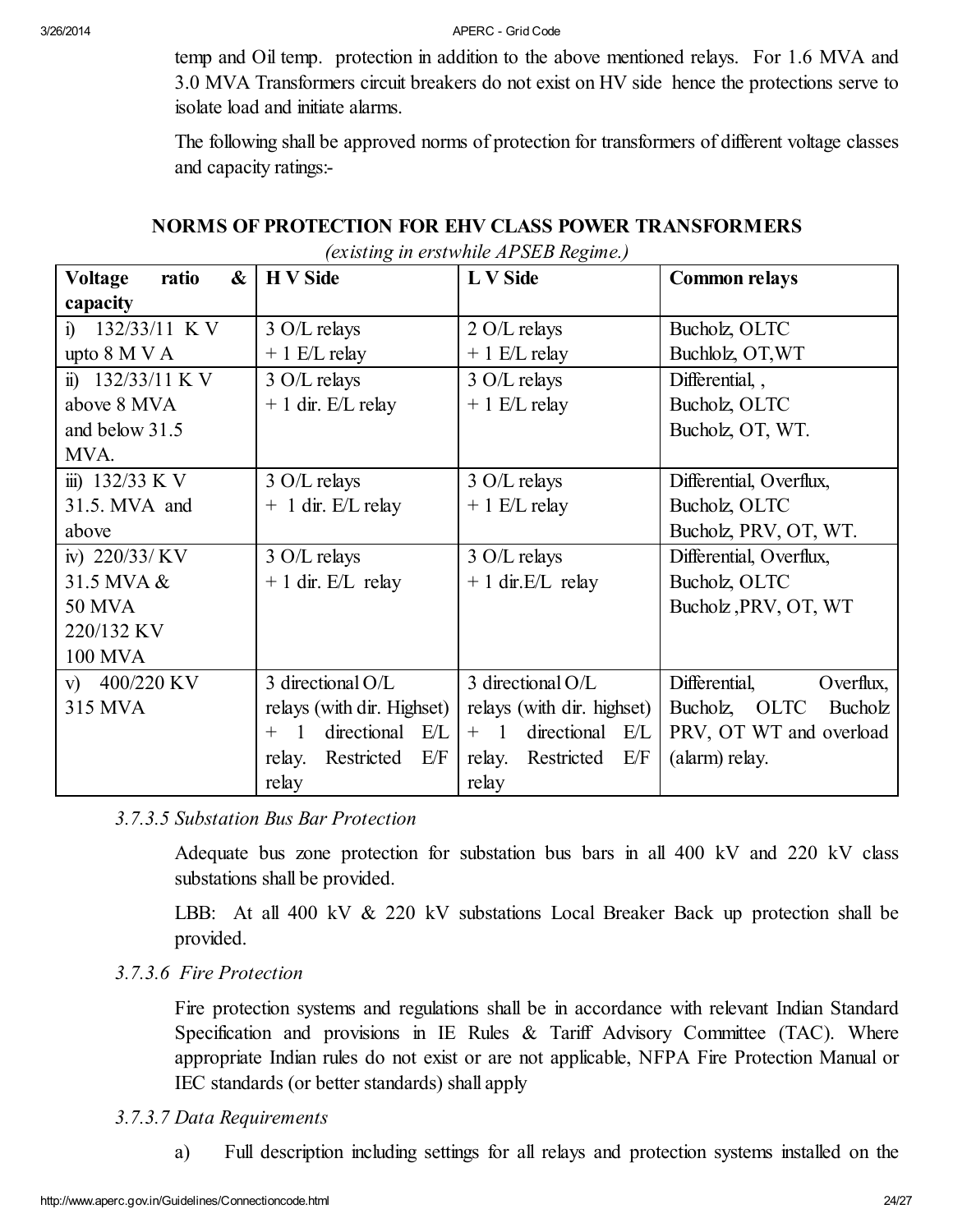Generating Unit, Generating Unit Transformer, Auxiliary Transformer and electrical motors of major equipment listed.

- b) Full description including settings for all relays installed on all outgoing feeders from power station switchyards, tie circuit breakers, incoming circuit breakers.
- c) Full description of inter-tripping of circuit breakers at the point or points of connection with the APTRANSCO system.
- d) Most probable fault clearance times for electrical faults on the User's system.
- e) Relay protection installed for all transformers and feeders along with their settings and level of co-ordination with other Users.
- f) See Section 2 (Planning Code) Appendix C for a summary of the protection data requirements.
- g) Data required for determination of short-circuit current at each point of connection and rupturing capacities of breakers shall be exchanged between utilities.
- h) Data as prescribed in the Annexures to Planning Code in various contexts.

# 3.8 Earthing

<span id="page-24-0"></span>Where a point in EHT system of APTRANSCO is earthed the Earth Fault Factor shall be below 1.4

(Like most stipulations in the Connection Code the clauses in the following paras must be taken into account by the Generators while placing orders of equipment on Manufacturers)

# 3.9 Design Parameters of NewGenerating Units.

<span id="page-24-1"></span>(i) New Units: For new plant para 3.2.5 (a), this para (3.9) and other paras of this Code apply. For plant existing as on the Transfer date the actual specifications hold for the life period of the equipment. However if certain parts can be replaced at reasonable investment then those parts shall be replaced under a Renovation, Rehabilitation and Modernization Programme to ensure better performance to conform to the requirements of CTI and IEGC. For example the Generators shall replace the Turbine Speed Governors and AVR systems of the alternators, and instal Power System Stabilisers if technically possible in order to meet the operating standards of the CTI and IEGC.

In addition APTRANSCO may require Generators to comply with other specifications in a bilateral agreement before the Connection Application is accepted in order to ensure the required performance of the transmission system and the total system.

- (ii) The Generating Units shall be capable of supplying rated active power output between 0.85 power factor lagging and 0.95 power factor leading.
- (iii) The Short Circuit Ratio of Generating Units shall be not less than 0.5.
- (iv) A Generating Unit shall be capable of supplying rated active power output within the system frequency range 49.5 to 50.5 Hz.
- (v) Decrease of output with decrease of frequency: Any decrease of output in the frequency range 49.5 to 47 Hz should not be more than pro rata with frequency. The Generating Units must be capable of operation in 47.5 to 52 Hz range for a short duration without any deleterious effects and without reduction of life.
- (vi) Effect of Voltage Fluctuations: The MW output of a Generating Unit should not be affected by voltage changes in the permissible range. The Reactive Power Output under steady state conditions should be fully available as per capability curves within a voltage range of  $\pm$  5% of nominal value.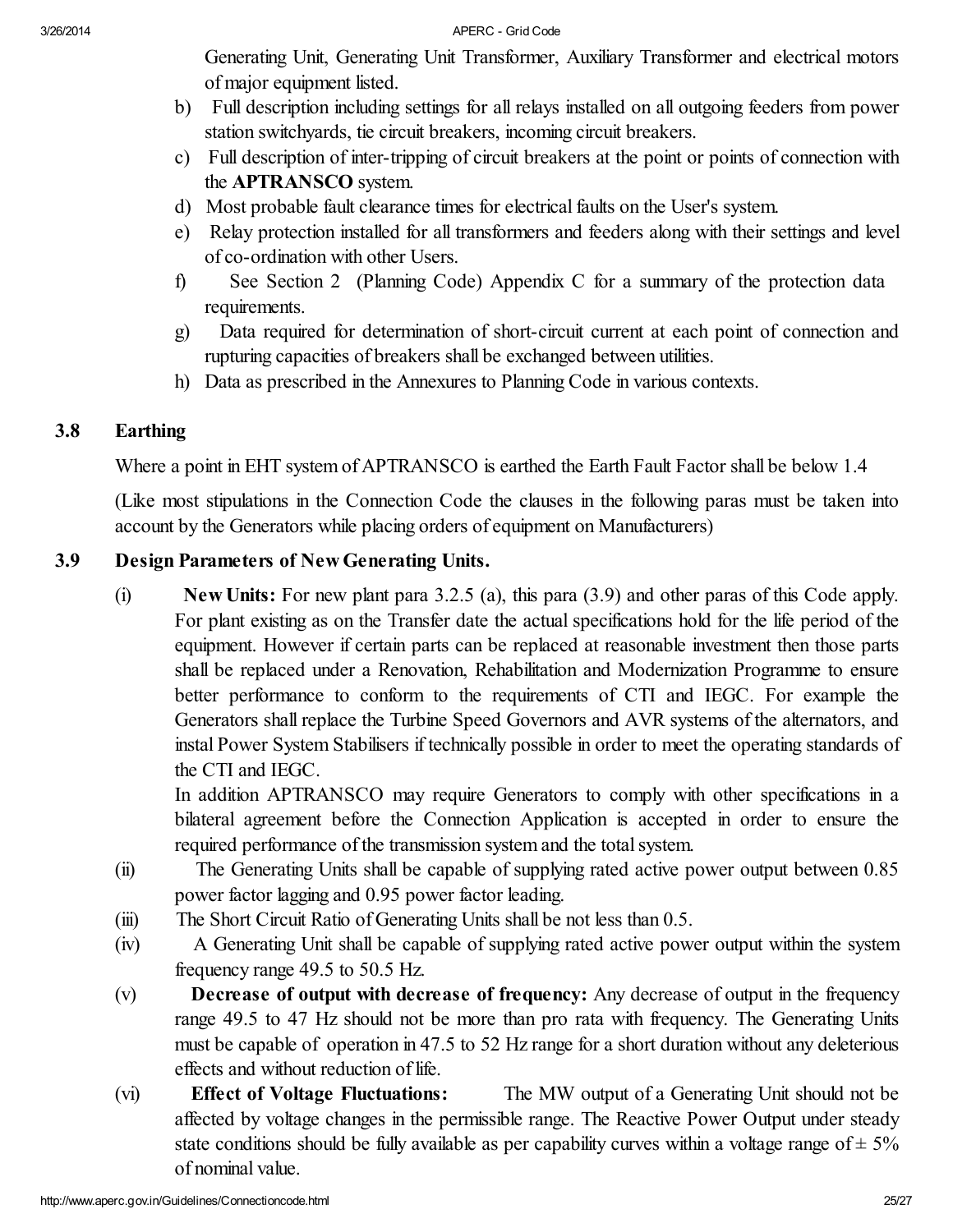- (vii) Governors: All new Generating units must have automatic Governors with a droop of 3 to 6% and automatic voltage regulators. Power System Stabilizers shall be installed under a bilateral agreement with APTRANSCO. All new units shall have provision for incorporating power system stabilizers, if not provided at the time of initial commissioning.
- (viii) Overloads: All new Generating units must be capable of instantaneously increasing the output (by auto governing action) by 5% for a minimum of 5 minutes (upto 105% MCR) when the system frequency falls.
- (ix) The HV winding of the Generator Transformer must be star connected with the star point suitable for earthing. The earthing of HV star point and the configuration of LV winding shall be such as to enable APTRANSCO to achieve the requirement that the Earth Fault Factor in Transmission System shall be 1.4 or less as stipulated in 3.7.3.2.1.
- (x) CCGT Modules meant for Central Despatch must have Fast-Start capability so that SLDC may use them for Operating Reserve.
- (xi) Thermal Units must be capable of continuous stable operation at any load between 60% MCR and 100% MCR without oil support and between 45% and 60% MCR with oil support.
- (xii) Hydel Units must be capable of continuous stable operation at any load between 40% MCR and 100% MCR.

# <span id="page-25-0"></span>3.10 Operational Metering:

Whenever APTRANSCO implements EMS and SCADA Projects, the user shall provide measurement outputs of Voltage, Current, Frequency and Active and Reactive Power, plant status indications and alarms to APTRANSCO SCADA outstation interface equipment.

# General Format of Site Responsibility Schedule

. . . . . . . . . .

| Name of Power Station/Sub-station: | $\mathsf{S}$ tte $\mathsf{S}$ |  |  |
|------------------------------------|-------------------------------|--|--|
| .                                  | .                             |  |  |

. . . . . . . . . . . . . . . . .

Tel. Number: . . . . . . . . . . . . . . . . . .

Fax Number: . . . . . . . . . . . . . . . . . .

|                   | .     |                |                |                |                |         |
|-------------------|-------|----------------|----------------|----------------|----------------|---------|
|                   |       | Safety         | Control        | Operation      | Maintenance    |         |
| Item of           | Plant | Responsibility | Responsibility | Responsibility | Responsibility | Remarks |
| Plant/Apparatus   | Owner | 3              | 4              |                | 6              |         |
|                   | 2     |                |                |                |                |         |
| kV                |       |                |                |                |                |         |
| Switchyard        |       |                |                |                |                |         |
| All<br>equipment  |       |                |                |                |                |         |
| including busbars |       |                |                |                |                |         |
| Feeders           |       |                |                |                |                |         |
|                   |       |                |                |                |                |         |
|                   |       |                |                |                |                |         |
|                   |       |                |                |                |                |         |
|                   |       |                |                |                |                |         |